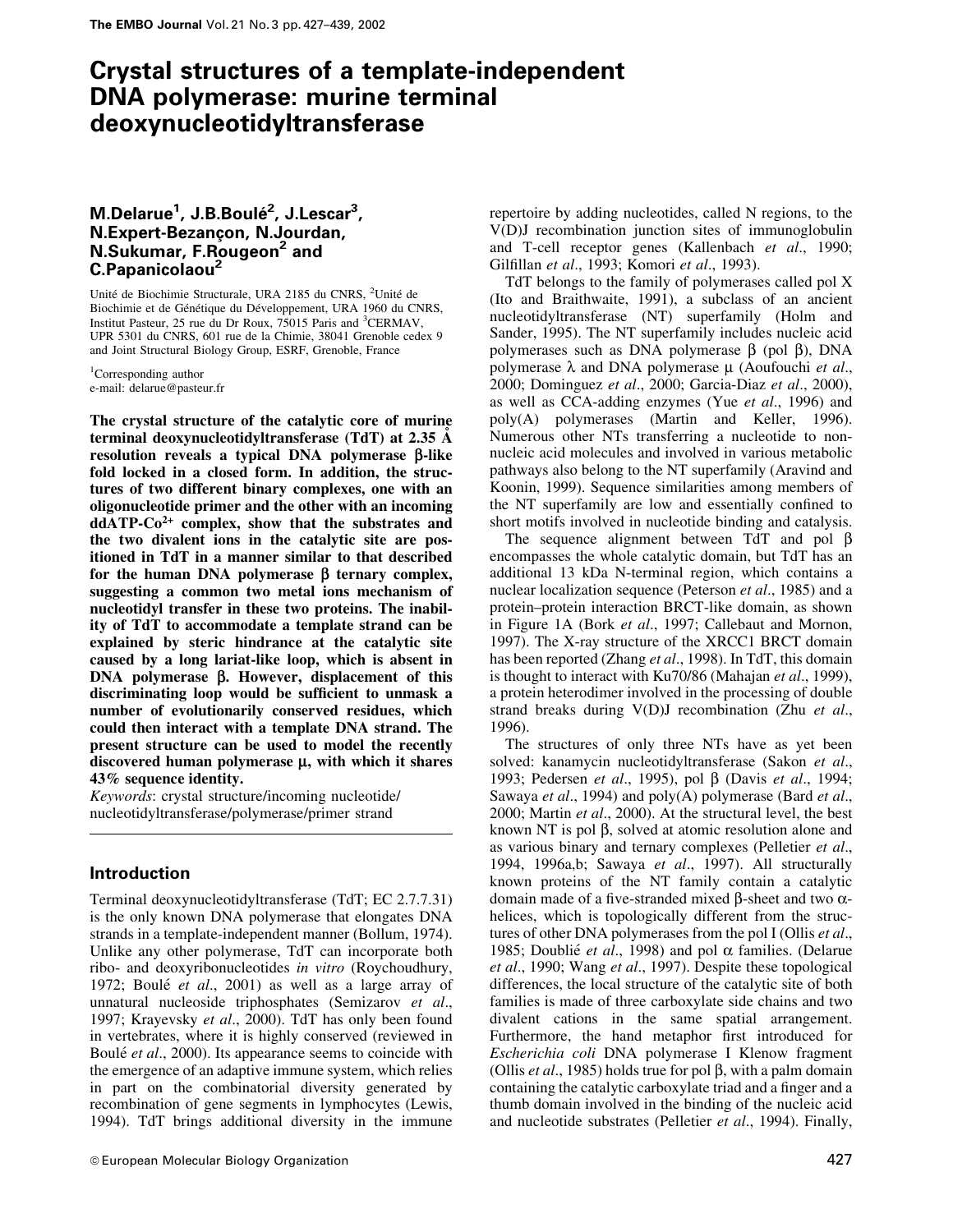

Fig. 1. General structure and domain organization of TdT. (A) Linear arrangement of the different domains of C-TdT (blue), compared with pol  $\beta$ . The two motifs C and A and the two HhH consensus sequences are indicated in red and green, respectively. The disordered part of C-TdT in the crystal is in cyan and the N-terminal extension of C-TdT compared with pol  $\beta$  is in magenta. The part of the molecule absent from the crystallized construct is in white. (B) General architecture of the TdT structure drawn with Molscript (Kraulis, 1991). The three catalytic aspartate residues are shown in ball-and-stick representation. The N- and C-termini are in dark blue, while the two strictly conserved stretches of sequences implicated in the binding of the incoming dNTP are in cyan and magenta. Loop1 is shown in yellow. An intrinsic magnesium ion (grey) as well as the two putative sodium ions bound to the HhH motifs are represented in CPK mode (blue); only the Na+ ion with ligands in an octahedral geometry is labelled.

pol  $\beta$  as well as several polymerases from both pol I and pol  $\alpha$  families have been shown to adopt two different conformations, the open and closed forms (reviewed in Doublié et al., 1999).

The natural abundance of TdT in calf thymus has made it one of the earliest eukaryotic DNA polymerases to be isolated (Bollum, 1960), but so far it has eluded structural characterization. Here we present the crystal structure of the catalytic core of murine  $TdT$  at 2.35 Å resolution. In addition, X-ray data at  $3.0 \text{ Å}$  resolution including anomalous scattering measurements have been obtained for two binary complexes, one with a brominated DNA primer and the other with an incoming nucleotide $-Co^{2+}$  complex.

Both complexes have been refined, allowing a model for the ternary complex to be proposed.

# Results and discussion

#### Overall structure

The crystal structure reported here includes only the catalytic core of TdT, hereafter referred to as C-TdT, which encompasses residues  $130-510$  (see Figure 1A). The N-terminal domain of TdT, which is a typical BRCTlike fold (Bork et al., 1997; Callebaut and Mornon, 1997), is absent from the construct that could be crystallized. C-TdT retains catalytic activity in the crystal (Sukumar et al., 2000). The structure was solved initially with MIRAS phases at  $3.0 \text{ Å}$  resolution (Table I) and refined up to 2.35  $\AA$  resolution using standard protocols (Table II). The first 18 residues were found to be disordered in the crystal state. All atoms of residues 148-510 are included in the final model except for three presumably mobile residues (amino acids  $421-423$ ) situated at the tip of an external loop, called loop2 (see Figure 1B), which is distant from the active site.

The general architecture of C-TdT can be described as ring-like or doughnut-shaped (see Figure 1B), with an  $\alpha$ helical N-terminal domain (amino acids 163–243), an  $\alpha$ helical junction domain (amino acids 243–302), a central domain with a large antiparallel  $\beta$ -sheet (amino acids 302–450) carrying the three strictly conserved catalytic aspartate residues (Figures 1A and 2), and a C-terminal domain (amino acids 450-510) containing a small antiparallel  $\beta$ -sheet, which makes extensive contacts with the N-terminal domain, thus closing the ring. The four domains of C-TdT are homologous to the 8 kDa, finger, palm and thumb domains in pol  $\beta$  (Figure 1A). The 8 kDa domain, which can be viewed as an 'index finger' domain, touches the thumb to form a hole through which the incoming dNTP diffuses to reach the active site, while the primer strand lies on the palm domain, perpendicular to the axis of the hole (see Figure 6 below).

The index finger domain corresponds to residues 160–240 (helices  $\alpha$ 1– $\alpha$ 4) in C-TdT. Its stability seems to be reinforced by several salt bridges between Glu177 and Lys250, and Asp173 and Lys199, as well as hydrogen bonds involving Asp179 and Ser187, and Ser195 and Asp173. This domain in pol  $\beta$  is highly basic (net charge  $+10$ ), binds to single-stranded DNA and exhibits  $5'$ deoxyribose phosphate (dRP) lyase activity (Beard and Wilson, 1998). This domain is acidic in murine TdT (net charge  $-6$ ) as well as in all other known TdTs (net charge  $-4$  to  $-6$ ). The residues essential for pol  $\beta$  lyase activity have been identified (Matsumoto et al., 1998) and are not conserved in TdT (Figure 2). No dRP lyase activity has been reported for TdT.

Despite a rather low sequence identity of  $22-24\%$ , C-TdT has striking structural homology with pol  $\beta$ . Almost all the secondary elements of pol  $\beta$  are present in the three-dimensional structure of C-TdT (see Figure 2). Compared with pol  $\beta$ , however, the ordered part of C-TdT contains a longer N-terminal extension of 16 residues (amino acids  $148-163$ ; see Figure 1A). There are also two long insertions of  $10-15$  amino acids in the central domain, one between strands  $\beta$ 3 and  $\beta$ 4 (loop1 in Figure 1B), and the other between strands  $\beta$ 4 and  $\beta$ 5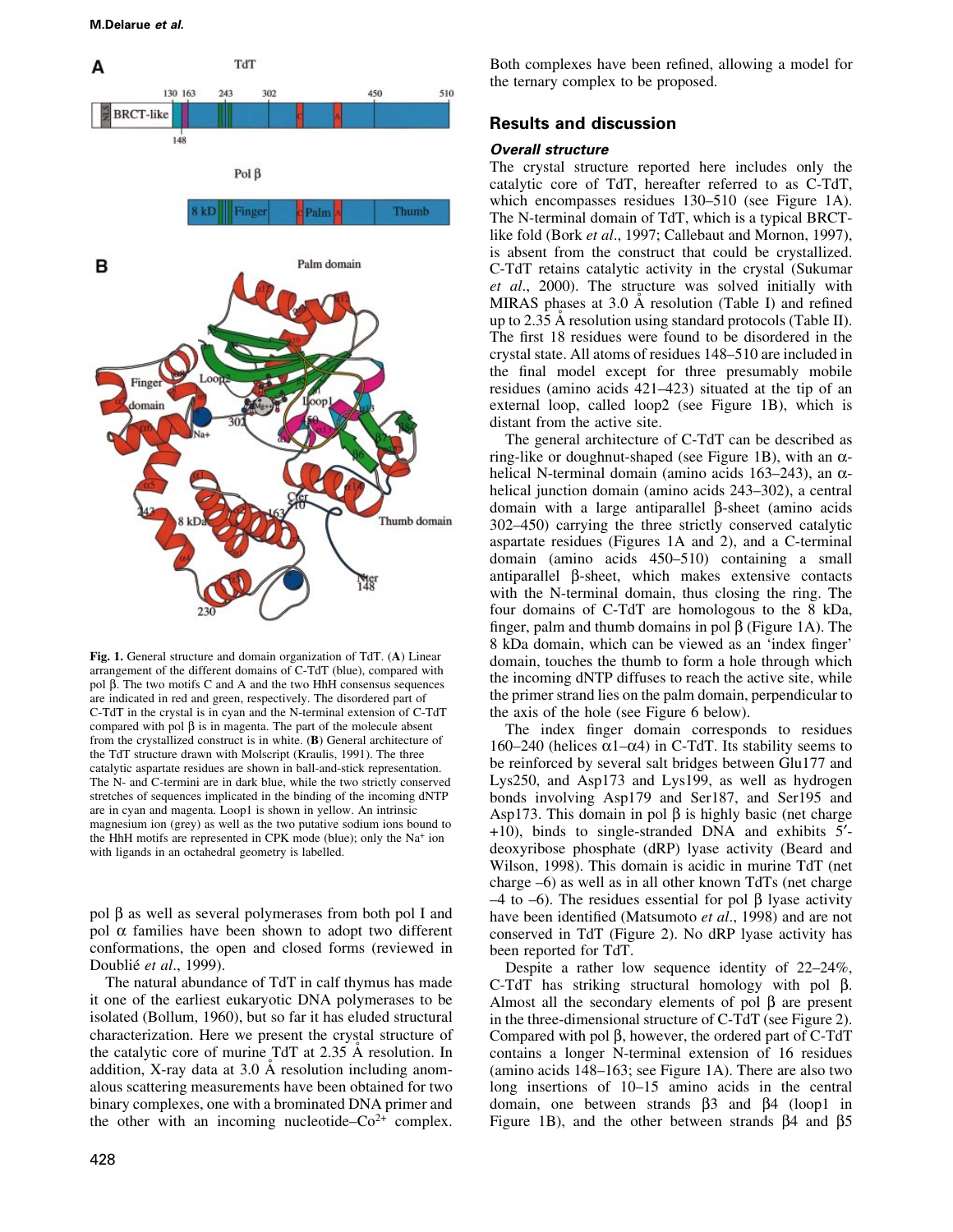| Table I. Data collection and phasing statistics |                            |                           |                            |                          |                           |                           |  |  |
|-------------------------------------------------|----------------------------|---------------------------|----------------------------|--------------------------|---------------------------|---------------------------|--|--|
|                                                 | Nat1                       | EtHgCl                    | SmCl <sub>3</sub>          | IrCl <sub>6</sub>        | $ddATP-Co2+$              | $(5Br-dU)_{9}$            |  |  |
| Concentration (mM)                              | $\overline{\phantom{0}}$   | 0.1                       | 10                         |                          |                           | 2                         |  |  |
| Soaking time (h)                                |                            | 3                         | 72                         | 24                       | 24 (×3)                   | 24 (×3)                   |  |  |
| X-ray source                                    | <b>ESRF, ID14-3</b>        | <b>ESRF, ID14-3</b>       | <b>ESRF, ID14-3</b>        | ESRF, ID14-2             | <b>ESRF, ID14-3</b>       | ESRF, ID14-4              |  |  |
| Wavelength in A                                 | 0.940                      | 0.933                     | 0.933                      | 0.933                    | 0.940                     | 0.960                     |  |  |
| Detector                                        | MARCCD                     | MARCCD                    | MARCCD                     | ADSC                     | MARCCD                    | ADSC                      |  |  |
| a, b, c (A) $P2_12_12_1$                        | 47.1, 85.2, 111.7          | 47.1, 85.4, 111.1         | 47.2, 85.0, 111.1          | 47.0, 84.7, 112.2        | 46.8, 85.2, 108.3         | 46.8, 85.0, 111.4         |  |  |
| Resolution $(A)^a$                              | $20 - 2.35$ $(2.4 - 2.35)$ | $20 - 2.60$ $(2.7 - 2.6)$ | $20 - 2.9$ $(2.98 - 2.92)$ | $20 - 2.6$ $(2.7 - 2.6)$ | $20 - 3.0$ $(3.11 - 3.0)$ | $20 - 3.0$ $(3.11 - 3.0)$ |  |  |
| No. of observed<br>reflections                  | 99 454                     | 50 119                    | 34 353                     | 50 449                   | 30 995                    | 25 666                    |  |  |
| No. of unique<br>reflections <sup>a</sup>       | 19 351 (1224)              | 14 338 (1795)             | 9906 (1323)                | 13 913 (1954)            | 8995 (894)                | 8998 (897)                |  |  |
| Multiplicity <sup>a</sup>                       | 5.2(4.1)                   | 3.5(2.6)                  | 3.5(2.2)                   | 3.6(2.5)                 | 3.4(2.1)                  | 2.8(1.8)                  |  |  |
| Completeness $(\%)^a$                           | 99.8 (98.4)                | 97.5(99.5)                | 97.6 (91.9)                | 96.1 (92.7)              | 97.9 (99.4)               | 89.0 (87.4)               |  |  |
| $R_{\text{merge}}^{a,b}$                        | 0.059(0.340)               | 0.060(0.136)              | 0.078(0.360)               | 0.061(0.257)             | 0.074(0.480)              | 0.100(0.608)              |  |  |
| $I/\sigma(I)^a$                                 | 25.3(4.1)                  | 8.5(4.4)                  | 7.1(1.6)                   | 8.3(2.8)                 | 8.4(1.7)                  | 8.5(2.5)                  |  |  |
| $R_{\rm iso}$ <sup>c</sup> (no. of sites)       | $\overline{\phantom{0}}$   | 0.387(6)                  | 0.180(3)                   | 0.231(5)                 | 0.360                     | 0.300                     |  |  |
| Phasing power<br>(res. A)                       | -                          | $1.10(15-3.0)$            | $1.30(15-4.2)$             | $1.02(15-3.0)$           |                           |                           |  |  |
| $R_{\text{Cullis}}$ (anom.)                     |                            | 0.84(0.90)                | 0.77                       | 0.86                     |                           |                           |  |  |

aThe number in parentheses refers to the last (highest) resolution shell.

 ${}^{b}R_{\text{merge}} = \sum_{h} \sum_{i} (I_{hi} - \langle I_{h} \rangle) / \sum_{h,i} I_{hi}$ , where  $I_{hi}$  is the *i*th observation of the reflection *h*, while  $\langle I_{h} \rangle$  is its mean intensity.<br>  ${}^{c}R_{\text{iso}} = \sum |F_{PH} - F_{P}| / \sum F_{P}$ , where  $F_{PH}$  and  $F_{P}$  are the

| <b>Table II.</b> Refinement statistics        |                  |                 |                        |  |  |  |  |
|-----------------------------------------------|------------------|-----------------|------------------------|--|--|--|--|
|                                               | Native           | $Co2+ - d dATP$ | $(Br-dU)$ <sub>9</sub> |  |  |  |  |
| Resolution range $(\dot{A})$                  | $18.0 - 2.35$    | $27.0 - 3.0$    | $27.0 - 3.0$           |  |  |  |  |
| Intensity cut-off $[F/\sigma(F)]$             | $\boldsymbol{0}$ |                 | $\Omega$               |  |  |  |  |
| No. of reflections                            |                  |                 |                        |  |  |  |  |
| completeness $(\% )$                          | 98.1             | 94.7            | 91.5                   |  |  |  |  |
| used for refinement                           | 17 984           | 7138            | 8174                   |  |  |  |  |
| used for $R_{\text{free}}$ calculation        | 973              | 770             | 405                    |  |  |  |  |
| No. of non-hydrogen atoms                     |                  |                 |                        |  |  |  |  |
| protein (missing residues in loop1 and 2)     | 2910(0, 3)       | 2829(3, 3)      | 2849 (4, 3)            |  |  |  |  |
| $Na+$                                         |                  |                 |                        |  |  |  |  |
| $Mg^{2+}$ (or $Co^{2+}$ )                     |                  | (2)             |                        |  |  |  |  |
| water (ligand)                                | 214              | 18 (29)         | 1(81)                  |  |  |  |  |
| $R$ -factor <sup>a</sup> (%)                  | 21.0             | 26.7            | 24.1                   |  |  |  |  |
| $R_{\text{free}}^{\text{b}}$ (%)              | 25.8             | 31.9            | 29.8                   |  |  |  |  |
| R.m.s. deviations from ideality               |                  |                 |                        |  |  |  |  |
| bond lengths (A)                              | 0.0064           | 0.0097          | 0.0084                 |  |  |  |  |
| bond angles $(°)$                             | 1.08             | 1.51            | 1.38                   |  |  |  |  |
| Average temperature factors                   |                  |                 |                        |  |  |  |  |
| main chain                                    | 36.6             | 56.9            | 49.7                   |  |  |  |  |
| side chains                                   | 40.2             | 56.0            | 51.3                   |  |  |  |  |
| $Na+$                                         | 46.6             | 57.9            | 61.2                   |  |  |  |  |
| $Mg^{2+}$ (or $Co^{2+}$ )                     | 51.5             | (57.1)          | 82.9                   |  |  |  |  |
| water (ligand)                                | 40.3             | (63.7)          | (90.5)                 |  |  |  |  |
| Ramachandran plot                             |                  |                 |                        |  |  |  |  |
| residues in most favoured regions $(\%)$      | 92.0             | 76.5            | 83.2                   |  |  |  |  |
| residues in additional allowed regions $(\%)$ | 8.0              | 23.5            | 16.8                   |  |  |  |  |
| Overall $G$ factor <sup>c</sup>               | 0.31             | 0.09            | 0.17                   |  |  |  |  |

<sup>a</sup>R-factor =  $\Sigma$ ||F<sub>obs</sub>| – |F<sub>calc</sub>||/ $\Sigma$ |F<sub>obs</sub>|.<br><sup>b</sup>R<sub>free</sub> was calculated with a fraction (5–8%) of reflections excluded from the refinement. cG-factor is the overall measure of structure quality from PROCHECK (Las

 $(logo p2$  in Figure 1B). One deletion of five amino acids between strands  $\beta$ 7 and  $\beta$ 8 is located exactly where the second isoform of murine TdT, which results from an alternative splicing of the mRNA, has a 20 amino acid insertion (Bentolila et al., 1995; see Figure 1B). This insertion recently has been shown to modify the thermosensitivity of the enzyme but not its catalytic activity (Boulé et al., 2000).

#### Structure-sequence relationships

The multiple alignment of the catalytic domains of all known TdT sequences as well as the two available pol  $\mu$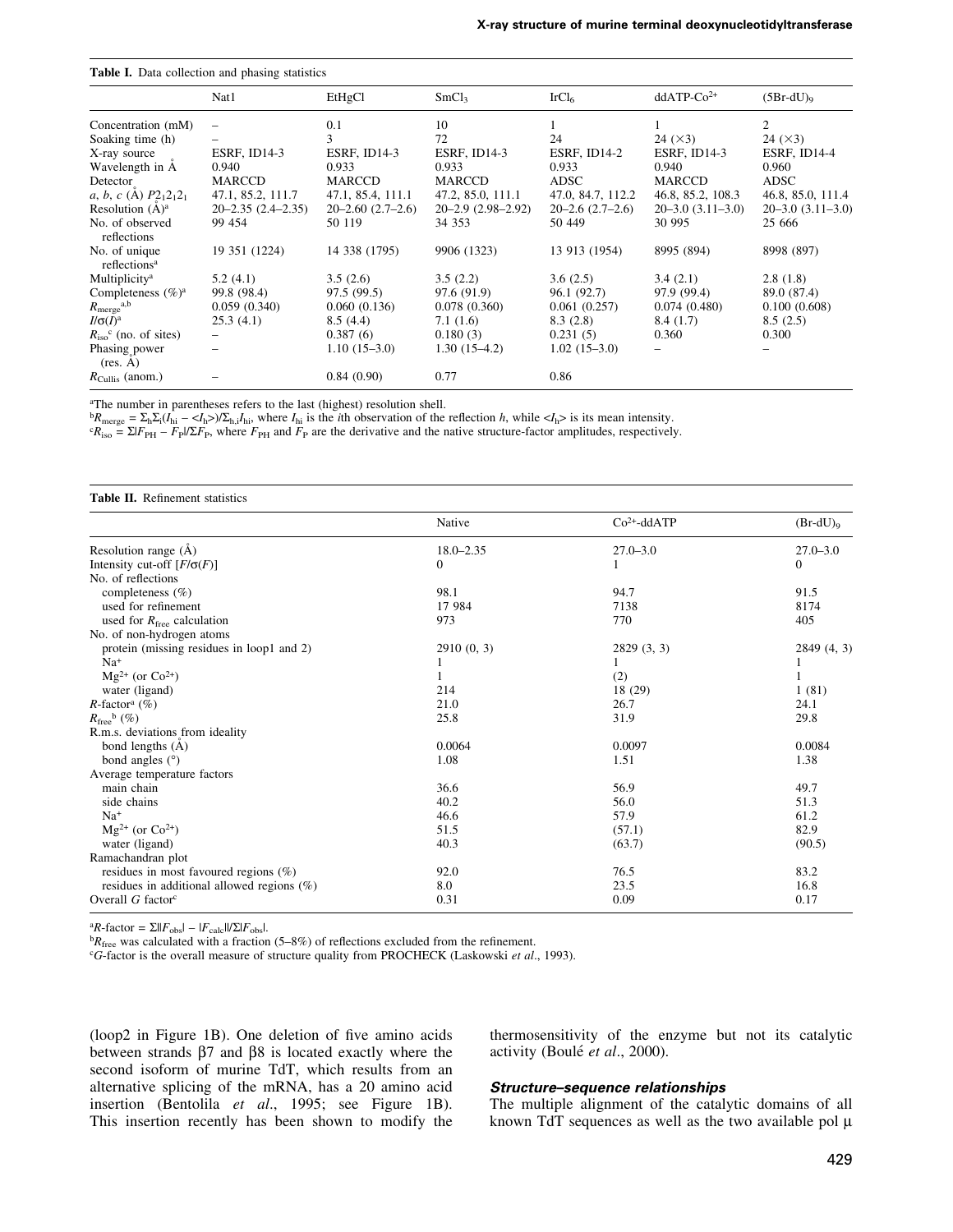sequences reveals several stretches of strictly conserved residues (Figure 2). Their functional importance is highlighted by the three-dimensional structure. For instance, the conserved sequence  $CQR$  (amino acids 155–157) in the N-terminal region (green dots in Figure 2) forms a short  $3_{10}$  helix that interacts with both the LGL (amino acids  $498-500$ ) and RNA (amino acids  $508-510$ ) conserved sequences (green dots in Figure 2) of the C-terminus region to seal the ring-like structure of the protein.

The two longest motifs of conserved residues in the multialignment form the incoming dNTP-binding site (blue dots, Figure 2). The first of these two conserved sequences, ALLGW(T/S)GSR (amino acids  $446-454$ ), is located at the interface between the central and C-terminal domains (Figure 1B) in a hinge region involved in the open-closed conformational transition in pol  $\beta$ . It contains a characteristic cis-peptide bond between Gly452 and Ser453, which is partly stabilized through a direct interaction between the carbonyl group of Gly452 and the guanidinium group of Arg336. Arg336 belongs to the second dNTP-binding motif TGGFRRG (amino acids 331–337). Its mutation into alanine severely impairs TdT catalytic activity, demonstrating the importance of maintaining the cis-peptide bond at this position (Yang et al., 1994). This cis-peptide bond and its stabilization mode are also observed in pol  $\beta$  (Sawaya *et al.*, 1997).

Three strictly conserved aspartate residues are known to be essential for the catalytic activity and for binding magnesium ions in the NT family. This was shown both by structural studies (Pelletier et al., 1994; Holm and Sander, 1995) and by site-directed mutagenesis experiments (Yang et al., 1994; Boulé et al., 2001). The three aspartate residues in motifs C and A (Delarue et al., 1990; Pelletier *et al.*, 1994; see Figure 2) are located in strands  $\beta$ 2 and  $\beta$ 5 of the central domain, respectively (Figure 1).

Two other important structural features visible in the multialignment are the helix-hairpin-helix motifs (HhH motifs, see Figure 1A) identified in several DNA-binding proteins (Doherty *et al.*, 1996) including pol  $\beta$  (green upper triangles, Figure 2). In pol  $\beta$ , these motifs coordinate  $Na<sup>+</sup>$  or  $K<sup>+</sup>$  ions which participate in the binding of the template and primer strands, and a systematic study showed a preference for cations in the order  $K^+$ >Na<sup>+</sup>>Mg<sup>2+</sup>>Ca<sup>2+</sup> (Pelletier and Sawaya, 1996). Clear peaks of electron density were indeed observed in the HhH motifs of C-TdT exactly where the  $K^+$  or Na<sup>+</sup> ions were expected (represented in CPK mode in Figure 1B). The first HhH motif has only one strong carbonyl atom ligand

coming from residue 214. This may be related to the highly non-canonical nature of this  $HhH$  motif ( $C\phi G$ ) instead of the normally strictly conserved G $\phi$ G, where  $\phi$  is a hydrophobic residue). The peak was assigned to a water molecule. For the second HhH motif, which is involved in the binding of the primer strand (see below), the geometry of the coordination is clearly octahedral for the four identified ligands (carbonyl atoms from residues 253, 255 and 258 and a water molecule). This peak was assigned to an  $Na<sup>+</sup>$  ion, as there is no  $K<sup>+</sup>$  ion in solution and its ligand geometry is not compatible with a water molecule.

# TdT superimposes best with the closed form of pol  $\beta$

Pol  $\beta$ , like several other prokaryotic and viral polymerases from the pol I and pol  $\alpha$  families, has been shown to adopt two different conformations, open and closed (Doublié et al., 1999). By superimposing the C-TdT structure on both forms of human pol  $\beta$ , it is immediately apparent that TdT adopts a closed conformation (Figure 3). The r.m.s.d. is 1.7 Å for 298 superimposed  $C_{\alpha}$  atoms of C-TdT with the closed conformation of pol  $\beta$ . The r.m.s.d. of the superposition with the open form of pol  $\beta$  is 2.2 Å, but with only the C-terminal 218  $C_{\alpha}$  atoms, as it is impossible to superimpose the whole structure of C-TdT with a single rotation. In comparison, all the r.m.s.ds of pairwise superpositions of the three crystal forms of TdT reported here (the native and the two binary complexes, see below) are <0.7 Å for 360  $C_{\alpha}$  atoms.

The extra 16 residues situated at the N-terminus of C-TdT (amino acids  $148-163$ ) are 'sealing' the closed conformation by providing additional van der Waals contacts between the N- and C-terminal domains (Figure 1). There is one hydrogen bond between the side chains of Ser151 and Gln156 within the N-terminal region, and the conserved Gln152 is interacting with the conserved Arg462 of  $\alpha$ -helix 14. A superposition of the C-TdT atomic model onto the molecular surface of the closed form of pol  $\beta$  reveals an excellent surface complementarity in the region of the N-terminal extension of C-TdT (not shown).

The observation that TdT adopts a closed conformation is consistent with the following data. The last arginine residue of pol  $\beta$  motif A (Arg258), which is essential for the stabilization of the open conformation (Sawaya et al., 1997), is not conserved in TdT (Figure 2). The pol  $\beta$ transition from an open to a closed form is believed to occur upon binding of the nucleotide complementary to the nucleotide to be copied in the template strand,

Fig. 2. Multialignment of TdT and pol µ sequences. In addition to the murine TdT (TdT\_mouse) studied here, the multialignment includes the bovine (TdT\_bovin), human (TdT\_human), chicken (TdT\_chick), Xenopus (TdT\_xenla), axolotl (TdT\_axolo), opossum (TdT\_oposs) and trout (TdT\_trout) TdT enzymes as well as the human (polm\_hsap) and mouse (polm\_mmus) polymerase µ. The sequences were divided into two groups: the eight TdT sequences and the two pol µ sequences. Those residues >80% conserved in each group but not in all sequences are coloured in yellow. Strictly conserved residues in each group are red; they are boxed (red) when conserved in all sequences. The sequence of human pol  $\beta$  (polb\_hsap) is displayed but not taken into account for calculating conservation. The multiple alignment was obtained with the program Pileup (University of Wisconsin, 1997) using an opening and extension gap penalty of 8 and 2, respectively, and then displayed using the program ESPript (Gouet et al., 1999). The numbering corresponds to the murine TdT sequence. The secondary structure of C-TdT is displayed on top of the alignment as well as that of the aligned human pol  $\beta$  sequence (polb\_hsap). Important structural features are indicated at the bottom of the alignment: the N- and C-terminal regions that are close in space are indicated by a green full circle; the three catalytic aspartate residues of motifs C and A are highlighted by full red circles, the two HhH regions by green upper triangles, and loop1 by black circles. R336, G452 and S453 are underlined, with blue upright triangles to indicate that the side chain of R336 binds to the carbonyl oxygen of G452 and helps to maintain the cis-peptide bond between G452 and S453; the two highly conserved regions to which these last three residues belong, forming together the binding site of the incoming dNTP, are singled out with blue full circles. Cysteines are indicated by a blue star. Finally, the location of the insertion present in the longer form of murine TdT is indicated by two red upright triangles.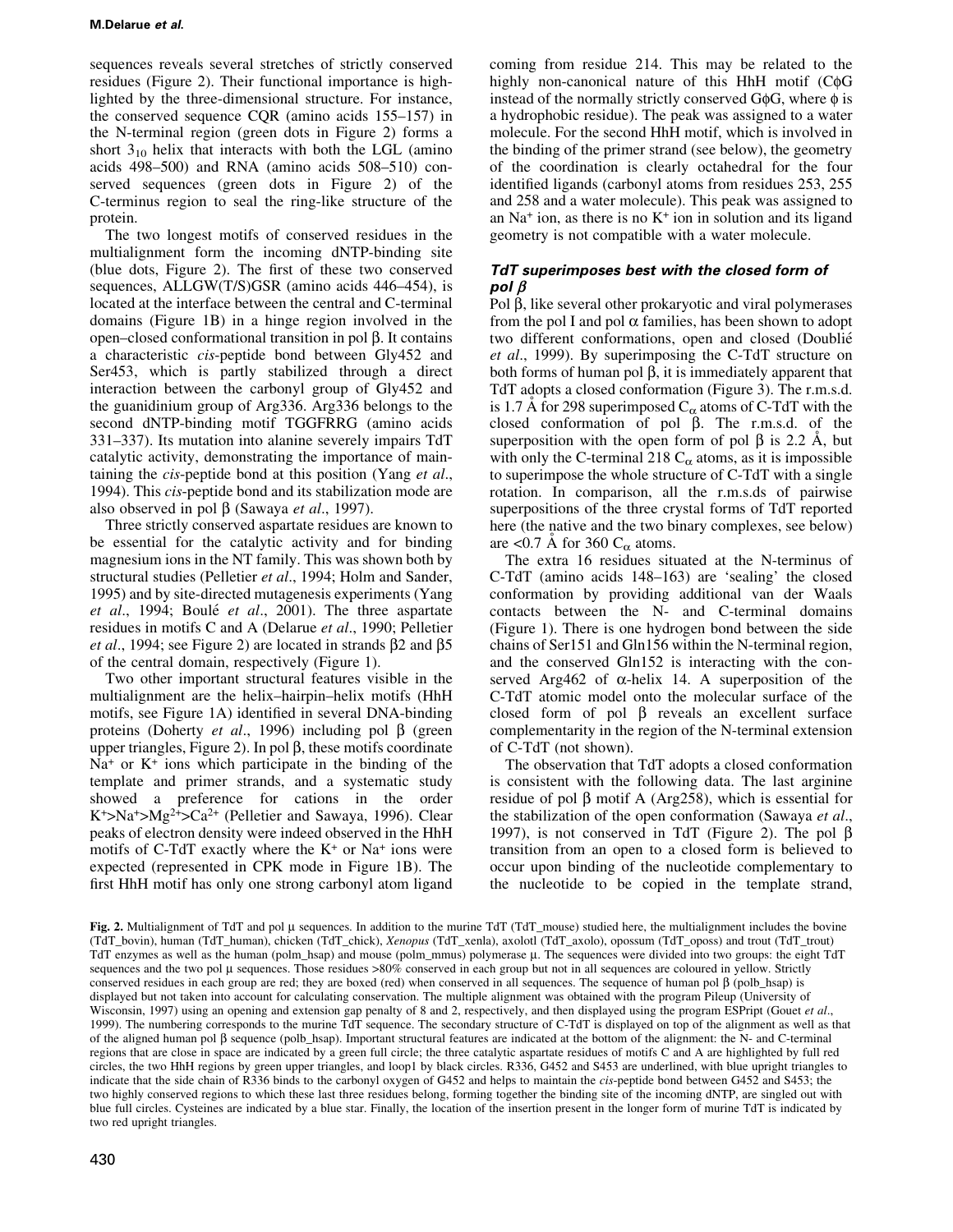| polb hsap                                                                                                                                         |                                                                                                                                                                                                                                                                                                                                                                                                                             | 00000000000000000                                                                                                                                                                                                                                                                                                                                                                                                                                                                                                                                                                                                                                                                                                                                                                      | 000000000000000<br>$\alpha$ 2                                                                                                                                                                                                                                                                                                                                                                                                                                                                                                                                                                                                                                                                                                                            |                                           | 00000<br>$000$                                                                                                                                                                                                                                                                                            |
|---------------------------------------------------------------------------------------------------------------------------------------------------|-----------------------------------------------------------------------------------------------------------------------------------------------------------------------------------------------------------------------------------------------------------------------------------------------------------------------------------------------------------------------------------------------------------------------------|----------------------------------------------------------------------------------------------------------------------------------------------------------------------------------------------------------------------------------------------------------------------------------------------------------------------------------------------------------------------------------------------------------------------------------------------------------------------------------------------------------------------------------------------------------------------------------------------------------------------------------------------------------------------------------------------------------------------------------------------------------------------------------------|----------------------------------------------------------------------------------------------------------------------------------------------------------------------------------------------------------------------------------------------------------------------------------------------------------------------------------------------------------------------------------------------------------------------------------------------------------------------------------------------------------------------------------------------------------------------------------------------------------------------------------------------------------------------------------------------------------------------------------------------------------|-------------------------------------------|-----------------------------------------------------------------------------------------------------------------------------------------------------------------------------------------------------------------------------------------------------------------------------------------------------------|
| tdt mouse                                                                                                                                         | $\eta$ 1<br>000<br>150<br>160                                                                                                                                                                                                                                                                                                                                                                                               | $\alpha$ l<br>000000000000000<br>170<br>180                                                                                                                                                                                                                                                                                                                                                                                                                                                                                                                                                                                                                                                                                                                                            | 00000000000000<br>190                                                                                                                                                                                                                                                                                                                                                                                                                                                                                                                                                                                                                                                                                                                                    | 200                                       | $\eta$ <sub>2</sub><br>000<br>0000<br>210<br>220                                                                                                                                                                                                                                                          |
| 1 tdt_mouse<br>tdt bovin<br>tdt_human<br>tdt_oposs<br>tdt chick<br>tdt_xenla<br>tdt_axolo<br>tdt_trout<br>2 polm hsap<br>polm_mmus<br>3 polb_hsap | KKI<br>YACORRTTLNNY.NOL<br>YACORKTTLNNY.NHI<br>KKI<br>QKI<br>YACORRTTLNNC.NOI<br>KTI<br>YACORRTTINNH. NOR<br>SKV<br>YSCORKTTLNNC.NKK<br>. QV<br>YACORCTTLODT.NRI<br><b>VGV</b><br>YACORKTTLDNK.NTL<br>YACORRITTENHNWKI<br>ANV<br>AWM<br>YACORPTPLTH.NTG<br>ASMP<br>YACORPS                                                                                                                                                  | AFDILAENC<br>AFEILAKNY<br>AFEIMAENY<br>AFDILAEHF<br>VMEELAESS<br>PLTHH NTL<br>MSKRKAPQETL.NGGITDMLTELANFEKNVSQAIHKYNAYRKAASVIAKYPHKIKSGAEAKKLPGVGTKI                                                                                                                                                                                                                                                                                                                                                                                                                                                                                                                                                                                                                                   | ALDILAENDELREN, EGSCLAANRASSVLKSLPFPITSM <mark>K</mark> DTE <mark>GIP</mark> CL <mark>G</mark> DKV<br>AFEILAENSEFKEN.EVSYVTEMRAASVLKSLPFTIISM <mark>K</mark> DTEGIPCLGDKV<br>FREN. EDSCVTFMRAASVL <mark>KSL</mark> PFTIISM <mark>K</mark> DTE <mark>GIPCLG</mark> SKV<br>FKEN.DDTCLTFMRAISVL <mark>KCL</mark> PFEVVSL <mark>K</mark> DTE <mark>CLP</mark> WICDEV<br>EFCEN.KGRTVA <mark>FLRASSLIKSL</mark> PFPITAM <mark>K</mark> ELE <mark>GLPWLG</mark> DQM<br>AFEILAENY <mark>EFREN.ERSCLSFRQAASVLKSL</mark> TFTIAGMADVDGLPGFGDHI<br><mark>EFNES.KGPCLAFRQAASVLKSL</mark> PSAVHCL <mark>KAIQCLP</mark> CL <mark>G</mark> EHT<br>SEALEILAEAAGFEGS.EGRLLTECRAASVLKALPSPVTTLSQLQGLPHFGEHS<br>SEALETLAEAAGFEAN. EGRLLSESRAASVLKSLPCPVASLSOLHGLEYFGEHS<br>* |                                           | FKEN. EIFCLEFLRAASVLKSLPFPVTRMKDIQGLPCMGDRV<br>A* A                                                                                                                                                                                                                                                       |
| polb hsap                                                                                                                                         | 0000000000                                                                                                                                                                                                                                                                                                                                                                                                                  | 00000000 000000000                                                                                                                                                                                                                                                                                                                                                                                                                                                                                                                                                                                                                                                                                                                                                                     | 000000000<br>ጥጥ                                                                                                                                                                                                                                                                                                                                                                                                                                                                                                                                                                                                                                                                                                                                          | 00000<br>00.0                             | 00000000                                                                                                                                                                                                                                                                                                  |
| tdt mouse                                                                                                                                         | $\alpha$ <sup>3</sup><br>0000000000<br>230                                                                                                                                                                                                                                                                                                                                                                                  | $\alpha$ 4<br>α5<br>00000000 0000000000<br>250<br>240                                                                                                                                                                                                                                                                                                                                                                                                                                                                                                                                                                                                                                                                                                                                  | œб<br>00000000<br>TТ<br>260<br>270                                                                                                                                                                                                                                                                                                                                                                                                                                                                                                                                                                                                                                                                                                                       | α7<br>000000<br>280                       | α8<br>00000000 00<br>290                                                                                                                                                                                                                                                                                  |
| 1 tdt_mouse<br>tdt_bovin<br>tdt_human<br>tdt_oposs<br>tdt chick<br>tdt_xenla<br>tdt_axolo<br>tdt_trout<br>2 polm hsap<br>polm mmus<br>3 polb hsap | <b>SRVVOELLEHCVCEEVERVRR</b>                                                                                                                                                                                                                                                                                                                                                                                                | KSII <mark>EGIIEDGESSEAKAVLNDERYKSFKLFTSVFGVGLKT</mark> AEKWFRMGFRTLSKIQSDKSLRFTQMOKAGFLYYE<br>KCII <mark>E</mark> EIIEDCESSEVKAVLNDERYQSFKLFT <mark>SVFGVGLKT</mark> SE<br>KGII <mark>E</mark> EIIEDGESSEVKAVLN <mark>DERYQSFKLFTSVFGVGLKT</mark> SE <mark>K</mark><br>KGIMEEIIEDGESLEVQAVLNDERYQSFKLFTSVFGVGLKTAD<br>RDVIEEIIEEGESSRAKDVLNDERYKSFKEFTSVFGVGVKTSE<br>KGII <mark>S</mark> EILEE <mark>GKSYKVLEVMNEERYKSFKOFTSVFGVGLKTSD</mark><br>RAVISDLIEDGES , , , KRVLN <mark>DEVYRSLKLFTT</mark> IFGVGLR <mark>TAE</mark><br>KAVMEEILTFCRSFKVEEIRCDERYQALKLFTSVFGVGPKTAE<br>SERYOTMKLFTOIFGVGVKTAD<br>TRVIOELLEHGTCEEVKQVRCSERYOTMKLETOVFGVGVKTANRWYQEGL <mark>R</mark> TLDELREQPQ.RLTOOQKAGLQYYO<br>AEKIDEFLATGKLRKLEKIRQDDTSSSINFLTRVSGIGPSAARKFVDEGIKTLEDLRKNED.KLNHHQRIGLKYFG |                                                                                                                                                                                                                                                                                                                                                                                                                                                                                                                                                                                                                                                                                                                                                          |                                           | <b>WFRMCFRSLSKIMSDKTLKFTKMOKACFLYYE</b><br><b>WFRMCFRTLSKVRSDKSLKFTRMCKACFLYYE</b><br>WYRMGFRTLNKIRSDKTLKLTKMOKACLCYYE<br>WFRMGLRTVEEVKADKTLKLSKMORAGFLYYE<br>WFRMGFRTLEEIKNEKELKLTKMOKCGLLYYE<br>WHRLGIRTLEEIKSNENLKFSKIOIAGLOHYE<br>WYRRCLRSLOEILTEPNIOLNRMORACFLYYS<br>WYRECLRTLDDLREOPO.KLTOOOKACLOHH |
| polb hsap                                                                                                                                         | 000000000000000000                                                                                                                                                                                                                                                                                                                                                                                                          |                                                                                                                                                                                                                                                                                                                                                                                                                                                                                                                                                                                                                                                                                                                                                                                        | 0000                                                                                                                                                                                                                                                                                                                                                                                                                                                                                                                                                                                                                                                                                                                                                     | <b>TT</b>                                 | 00000000000                                                                                                                                                                                                                                                                                               |
| tdt_mouse                                                                                                                                         | $\alpha$ 9<br>000<br>300<br>310                                                                                                                                                                                                                                                                                                                                                                                             | $\alpha$ 10<br>61<br>000000000000000000<br>320<br>330                                                                                                                                                                                                                                                                                                                                                                                                                                                                                                                                                                                                                                                                                                                                  | $\alpha$ 11<br>eeee<br>340                                                                                                                                                                                                                                                                                                                                                                                                                                                                                                                                                                                                                                                                                                                               | β2<br>350                                 | $\alpha$ 12<br>0000000000000000<br>360<br>370                                                                                                                                                                                                                                                             |
| 1 tdt mouse<br>tdt_bovin<br>tdt human<br>tdt_oposs<br>tdt_chick<br>tdt xenla<br>tdt_axolo<br>tdt trout<br>2 polm_hsap<br>polm mmus<br>3 polb hsap | <b>DLVSCVNRPEAEAVSMLVKEAVVTFLE</b><br><b>DLVSCVTRAEAEAVGVLVKEAVWAFLE</b><br><b>DLVSCVTRAEAEAVSVLVKEAVWAFLE</b><br><b>DLIDCVSKAEADAVSLLVQDAVWTFL<mark>P</mark></b><br><b>DLVSCVSKA</b><br><b>DITSYVSRA</b><br><b>DILGGVRKA</b><br><b>DISKAVSKAEAKAVGCIIEDTFHWIAP</b><br><b>DLSTPVLRSDVDALQQVVEEAVGQALF</b><br><b>DLSTPVRRADAEALOOLIEAAVROTLP</b>                                                                             | ADAVSSIVKNTVCTFLE<br><b>ALVTI</b><br><b>AETTEQLIKSIVWKFVE</b><br>VVTL<br><b>BADAVAMVVRDAVWTFLE</b><br>DFEKRIPREEMLQMQDIVLNEVKKVDSEYIATVCGSFRRGAESSGDMDVLLTHPSFTSESTKQPKLLHQVVEQLQK                                                                                                                                                                                                                                                                                                                                                                                                                                                                                                                                                                                                     | ALVTMTGGFRRGKMTGHDVDFLITSPEATEDEEQQLLHKVTDFWKQ<br>FVTMTGGFRRGKKIGHDVDFLITSPGSAEDEEQL <mark>I</mark> PKVINLWEK<br>FVTMTGGFRRGKKMGHDVDFLITSPGSTEDEEQL <mark>L</mark> QKVMNLWEK<br>ALVTITGGFRRGKEFGHDVDFLITSPGAEKEQEDQLLQKVTNLWKK<br>TGGFRRGKKIGHDIDFLITSPGQREDDEL <mark>L</mark> HK<br>IVTLTGGFRRGKKKGHDVDILITCARKGKEKNILHNTMSVLKN<br><b>TGGFRRGNKTGHD<mark>VDMLIT</mark>SPIQGKEKEL<mark>L</mark>HKVINLWKK</b><br>AILALTGGFRRGKEYGHDVDFLLTMPEIGKDEGLLLHVIDRLKD.<br>ATVTLTGGFRRGKLOGHDVDFLITHPKEGOEAGLLPRVMCRLOD<br>ATVTLTGGFRRGKLOGHDVDFLITHPEEGQEVGLLPKVMSCLOS<br><b></b>                                                                                                                                                                                 |                                           |                                                                                                                                                                                                                                                                                                           |
| polb hsap                                                                                                                                         |                                                                                                                                                                                                                                                                                                                                                                                                                             |                                                                                                                                                                                                                                                                                                                                                                                                                                                                                                                                                                                                                                                                                                                                                                                        |                                                                                                                                                                                                                                                                                                                                                                                                                                                                                                                                                                                                                                                                                                                                                          | <b>TT</b>                                 |                                                                                                                                                                                                                                                                                                           |
| tdt mouse                                                                                                                                         | 63                                                                                                                                                                                                                                                                                                                                                                                                                          | тT                                                                                                                                                                                                                                                                                                                                                                                                                                                                                                                                                                                                                                                                                                                                                                                     | 84<br>ŋ3<br>000                                                                                                                                                                                                                                                                                                                                                                                                                                                                                                                                                                                                                                                                                                                                          |                                           | <b>B5</b>                                                                                                                                                                                                                                                                                                 |
| 1 tdt mouse<br>tdt bovin<br>tdt_human<br>tdt_oposs<br>tdt_chick<br>tdt xenla<br>tdt_axolo<br>tdt_trout<br>2 polm_hsap<br>polm mmus<br>3 polb_hsap | 380<br>QGLLLYCDILESTF.EKFKQPSRKVDALDHE<br>KGLLEYYDLVESTF.EKFKLPSRQVDTLDHF<br>KGLLEYYDLVESTF.EKLRLPSRKVDALDHF<br>QGLL YCDLIESTF. EDLKLPSRKIDALDHF<br>.GLLDYCDIIESTF.VKEQIPSRHVDAMDHE<br>RGLLFFYNIIESTF.DETKLPSRHVDALDHF<br>QDLL <mark>E</mark> CHTIHESTM.DEDNL <mark>P</mark> SKSVNLL <mark>D</mark> HF<br>QGILLYCDYQGSTF.DVSKLPSCRFEDMDCF<br>OGLILYHO.HOHSCCESPTRLAOOSH.MDAF<br><b>QGLVLYHQYHRSHLADSAHNLRQRSSTMEVE</b><br>* | 400<br>390<br>VHFITDTLSKGETKFMGVCOLPSKNDEKEYPHRRIDIRLIPK<br><br>*                                                                                                                                                                                                                                                                                                                                                                                                                                                                                                                                                                                                                                                                                                                      | 410<br>L <mark>I</mark> LKLDHGRVHSEKSGQQEGKG <mark>WK</mark><br>FLILRLEQGQVEGERGLQRDPGDSRGWRAVRVDLVAPFV<br>FCTFRLPQPPGAAVGGSTRPCPSWKAVRVDLVVAFV<br>FCTLGLPQPQQAALAGALPPCPTWK <mark>A</mark> VRVDLVVT <mark>P</mark> S                                                                                                                                                                                                                                                                                                                                                                                                                                                                                                                                    | 420                                       | 430<br><b>NDLVMCPY</b><br>FLILKLHHQRVDSSKSNQQEGKTWKAIRVDLVMCFY<br>FLIFKLPRQRVDSDQSSWQEGKTWKAIRVDLVLCPY<br>FLILKLYHHKEDKRKWEMPTGSNESEAKSWKAIRVDLVVCPY<br>FAILKLYQPRVDNSSYNMSKKCDMAEVKDWKAIRVDLVITPF<br>FTILKLPKRQMDIGNIIDPHECERKNWKAVRLDLVITPY<br>FAILKSNQHRGEISSCDGPHDSRERGKRIMKAIRVDLVFCPF               |
|                                                                                                                                                   |                                                                                                                                                                                                                                                                                                                                                                                                                             |                                                                                                                                                                                                                                                                                                                                                                                                                                                                                                                                                                                                                                                                                                                                                                                        |                                                                                                                                                                                                                                                                                                                                                                                                                                                                                                                                                                                                                                                                                                                                                          |                                           |                                                                                                                                                                                                                                                                                                           |
| polb hsap<br>tdt mouse                                                                                                                            | 00000000000<br>$\alpha$ 13<br>n4<br>00000000000<br>450                                                                                                                                                                                                                                                                                                                                                                      | 000000000000.0<br>$\alpha$ 14<br>66<br>470<br>460                                                                                                                                                                                                                                                                                                                                                                                                                                                                                                                                                                                                                                                                                                                                      | <b>TT</b><br>β7<br>480                                                                                                                                                                                                                                                                                                                                                                                                                                                                                                                                                                                                                                                                                                                                   | 0000000<br>$\alpha$ 15<br>00000000<br>490 | 000<br>η5<br>000<br>510<br>500                                                                                                                                                                                                                                                                            |
| 1 tdt_mouse<br>tdt bovin<br>tdt_human<br>tdt_oposs<br>tdt_chick<br>tdt_xenla<br>tdt_axolo<br>tdt_trout<br>2 polm hsap<br>polm mmus<br>3 polb_hsap | <b>99999 AA</b>                                                                                                                                                                                                                                                                                                                                                                                                             | DRRAFALLGWTGSROFERDLRRYATHERKMMLD<br>ENRAFALLGWTGSROFERDIRRYATHERKMML<br>ERRAFALLGWTGSR.FERDLRRYATHERKMIL<br>DRYAFALLGWSGSROFERDL <mark>RRYATHE</mark> KKMML<br>EQYAY <mark>ALLGWTGSRQFGRDLRRYATH</mark> ERKMML <mark>I</mark><br>EQYPYALLGWTGSROFERDLRRYATHEKRMML<br>EQYAFALLGWTGSROFERDLRRYASHEKKMMI<br>DRYAFALLGWTGSR.FGRDLRTFAQKERQMLL<br>SQFPFALLGWTGSKLFQRELRRFSRKEKGLWLNS<br>SQFPFALLGWTGSQFFERELRRFSRQEKGLWLNS<br>DQYYCGVLYFTGSDIFNKNMRAHAL.EKGFTINEYTIRPLGVTGVAGEPLPVDSEKDIFDYIQWKYREPKDRSE<br>                                                                                                                                                                                                                                                                               | HALYDRTKRVFLEAESEEEIFAHLGLDYIEPWERNA<br>HALYDKTKRVFLKAESEEEIFAHLGLDYIEPWERNA<br><b>HALYDKTKRIFLKAESEEFFAHLGLDYIEPWERNA</b><br>HALYDKTKKIFLKAKSEEBIFAHLGLEYIQPSERNA<br>E <mark>ALYDKRK</mark> RVF <mark>LKAGSEEEFAHLGLDYVEPWERNA</mark><br>H <mark>GLYDKTK</mark> NNFLKANNEEDIFKQLGLDYLEPWERNA<br>HALYDKTKKVFVKCESGEEIFGHLGLEYIDPVERNA<br>HALYDKTKKLCLLATTEEDIFTHLGLEYVEPWORNA<br>EGLFDPEQKTFFQAASEEDIFRHLGLEYLFFEQRNA<br>EGLFDPEQKRVFHATSEEDVFRLLGLKYLFPEQRNA<br>$\mathbf{A}$ $\mathbf{A}$                                                                                                                                                                                                                                                               |                                           |                                                                                                                                                                                                                                                                                                           |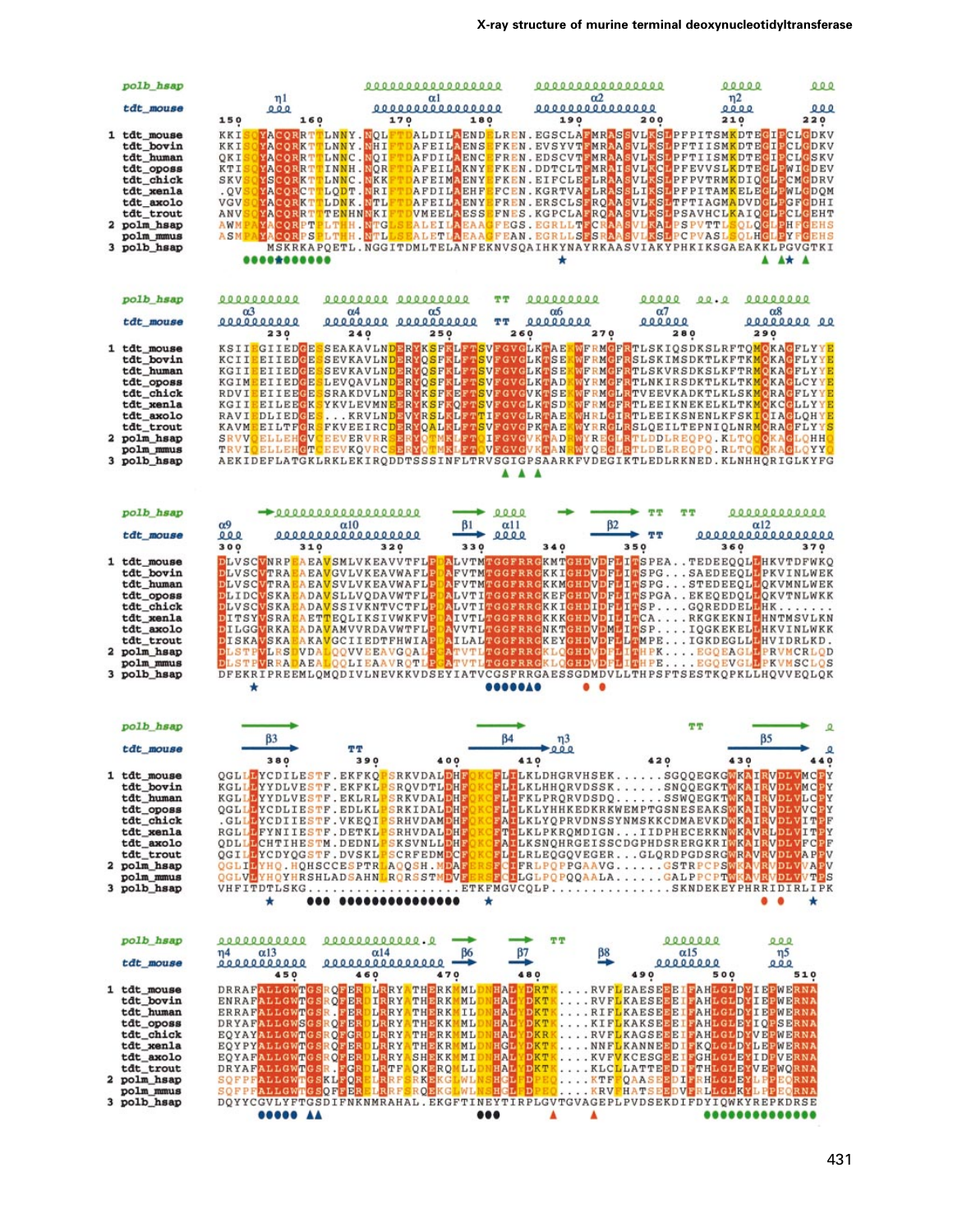

Fig. 3. C-TdT is in a closed form. Stereo view of the superimposed  $C_{\alpha}$  traces of TdT (red) with the closed form of pol  $\beta$  (blue).

enhancing replication accuracy through an induced fit mechanism (Sawaya et al., 1997; Beard and Wilson, 1998). Such a transition would not be required in the case of a template-independent polymerase like TdT. Indeed, in the present crystal structure of C-TdT, the active site looks as if it were poised to react. This could explain why the two binary complexes could be assembled in the same crystal form without any major rearrangement of the protein. Finally, the transition between the open and closed form in Thermus aquaticus pol I has been correlated to the translocation step after each cycle of nucleotide incorporation (Li et al., 1998). Because TdT adopts a strictly distributive mode of synthesis (Boulé *et al.*, 2001), such a conformational transition would not be required. It is therefore conceivable that TdT could remain permanently locked in a closed form without compromising its function.

In this respect, it is interesting to note that the structure of a translesion DNA polymerase which is the analogue of dinB of E.coli has been solved recently as a closed form in the unliganded state. This was interpreted as an indication that low fidelity and distributive DNA polymerases may not use the open-closed transition to check that the correct base is being incorporated (Zhou *et al.*, 2001).

#### The nucleotide-binding site and the catalytic site

The structure of the binary complex between C-TdT and an incoming ddATP in the presence of 10 mM  $Co<sup>2+</sup>$  has been determined at 3.0 Å resolution.  $Co<sup>2+</sup>$  ions, known to be efficient in TdT catalysis, were used in this experiment instead of  $Mg^{2+}$  because of their higher X-ray scattering factors. An anomalous Fourier map readily identified two  $Co<sup>2+</sup>$  ions (Figure 4A), which are coordinated by the two strictly conserved aspartate residues of motif C as well as by the phosphates of the incoming ddATP. The initial isomorphous difference map (not shown) revealed clear density for the three phosphates, in a conformation almost identical to that observed in pol  $\beta$  (Sawaya et al., 1997; see Figure 4C).

By comparison, one of the strongest peaks of the entire difference map site of the unliganded protein at  $2.35 \text{ A}$ resolution is found between the two aspartates of motif C. Because in this case the only source of divalent ion present in the crystallization solution was 50 mM  $MgOAc<sub>2</sub>$ , a magnesium ion was assigned to this peak. These data are consistent with the observation that C-TdT adopts a closed conformation because, in pol  $\beta$ , a Mg<sup>2+</sup> was also found at this position but only in the closed form (Sawaya et al., 1997).

After refinement, clear electron density is visible in the omit map for both the sugar and base moieties of the ddATP (Figure 4B). Which are the protein residues that provide contact with the ddATP molecule? The aromatic ring of Trp450 is parallel to and partially stacked with the adenine ring of the incoming nucleotide, with the CZ2 atom of Trp450 at  $3.6$  Å from the C8 atom of the adenine ring. The strictly conserved Asn474 (Figure 2) of the C-terminal domain is in van der Waals contact with Trp450. Interestingly, the Lys403 side chain is pointing towards the adenine ring, with the e amino group at 4  $\AA$  above the base (Figure 4A). In addition, three positively charged residues, Lys338, Arg336 and Arg454, are pointing towards the triphosphate moiety, thereby contributing to the neutralization of the three negative charges introduced by the phosphate atoms. The sugar moiety of the incoming ddATP is bound by Trp450 on one side and close to the cis-peptide bond between Gly452 and Ser453 on the other side (see Figure 4D). Because none of the protein atoms are close to either the  $2'$  or the  $3'$  position of the ddATP sugar, no steric barrier is likely to prevent the accommodation of one or two hydroxyl groups at these positions. This structural feature could account for the unique ability of TdT to incorporate both ribo- and deoxyribonucleotides with the same efficiency (Boulé et al., 2001).

# Path of the primer strand

Based on the structure of the closed ternary complex of pol  $\beta$  (Sawaya *et al.*, 1997), we define three binding sites P1, P2 and P3 on the protein, for the different nucleotides of the primer strand, in the  $3'-5'$  direction. The isomorphous difference map of the binary complex between C-TdT and a brominated 9-mer oligonucleotide clearly shows electron density above  $5\sigma$  for the phosphate groups in the P1, P2 and P3 sites (Figure 5A). In addition, the anomalous map shows density above  $3\sigma$  for P1, P2 and P3 base sites at positions consistent with a regular B-DNA conformation (Figure 5A). If the primer were in an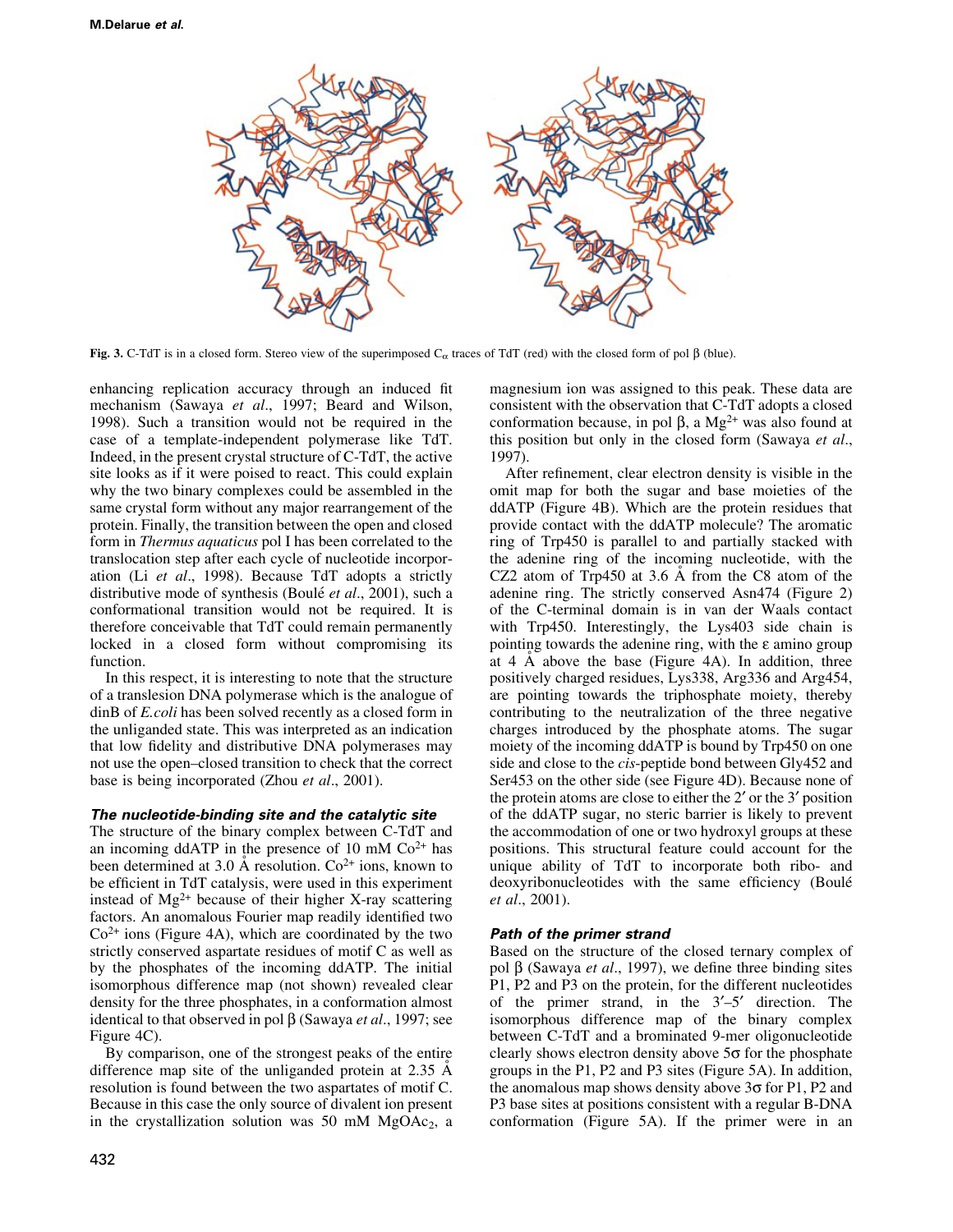

Fig. 4. The binary complex with the incoming nucleotide. (A) Electron density for the binary complex obtained by soaking TdT native crystals with CoCl<sub>2</sub> (10 mM) and ddATP (1 mM). The anomalous difference map at 4.5 Å resolution contoured at 4.5 $\sigma$  is shown in cyan along with the two cobalt atoms (CPK spheres, cyan). The three residues closest to the base (Trp450, Lys403 and Asn474) are shown as ball-and-stick representations. (B)  $F_{obs} - F_{calc}$  omit map of the final model in the incoming nucleotide-binding site region, contoured at 2.56. The three catalytic aspartate residues of motifs C and A as well as Arg432, which forms an ion pair with one of them, Asp434, are represented in ball-and-stick. (C) Comparison of the binding mode of the incoming nucleotide in pol  $\beta$  (blue) and TdT (red): the electron density of the omit map (green) displayed in (B) is superimposed on the ball-and-stick model of the incoming ddCTP (black) of the ternary complex of pol  $\beta$  (Sawaya *et al.*, 1997). (D) Detailed view of the active site with the incoming ddATP in the context of the local secondary structure. The three conserved aspartates of motif C and motif A are shown, as well as the two cobalt ions (CPK spheres, cyan). The highly conserved regions among TdT sequences are coloured purple and green for the helices ( $\alpha$ 11 and  $\alpha$ 13) and cyan for the loops. Loop1 is in yellow. The C-terminus is in dark blue.

A-DNA conformation, the phosphates would still fit to the isomorphous map but the bases would be too far away from the peaks of the bromine anomalous density. The path of the primer strand is very similar in  $TdT$  and pol  $\beta$ . Only a minor rigid body movement of the primer strand in the pol  $\beta$ -DNA ternary complex is needed in order to fit the isomophous electron density of the TdT-primer binary complex (Figure 5C). The fact that only the three bases at the 3¢-hydroxyl end of the primer are ordered in the binary complex is consistent with the observation that TdT has an absolute requirement for a primer containing at least three nucleotides with a 5' phosphate (Kato et al., 1967). The remaining 5<sup>'</sup> part of the primer is disordered in solution and is not in contact with the protein. The model with the trinucleotide placed in the P1–P3 sites was refined and a difference  $F_{obs} - F_{calc}$  map was calculated. Contoured at  $3\sigma$ , this map shows extra density reaching into the incoming nucleotide-binding site (site Incoming, see Figure 5B). This is consistent with both the isomorphous difference map, which has density at the  $2.5\sigma$  level at the expected position of a 3' phosphate group in the P1 site, and also with the anomalous difference map, which has a peak at  $5\sigma$  in the incoming site where an extra base can be built (Figure 5A). The additional base clearly is not stacked with the base at the P1 site. The final model of the oligonucleotide has four nucleotides, three occupying the P3, P2 and P1 sites and one occupying the incoming site. Therefore, this TdT-primer binary complex looks as if it were an 'enzyme-product' complex.

No direct polar interactions between the protein residues and the bases are observed. The binding of the DNA primer thus relies only on interactions between the protein and the sugar-phosphate backbone, regardless of the nature of the base. All bases have much higher Bfactors than the sugar-phosphate backbone (Table II). The phosphate at position P3 forms an ion pair with the strictly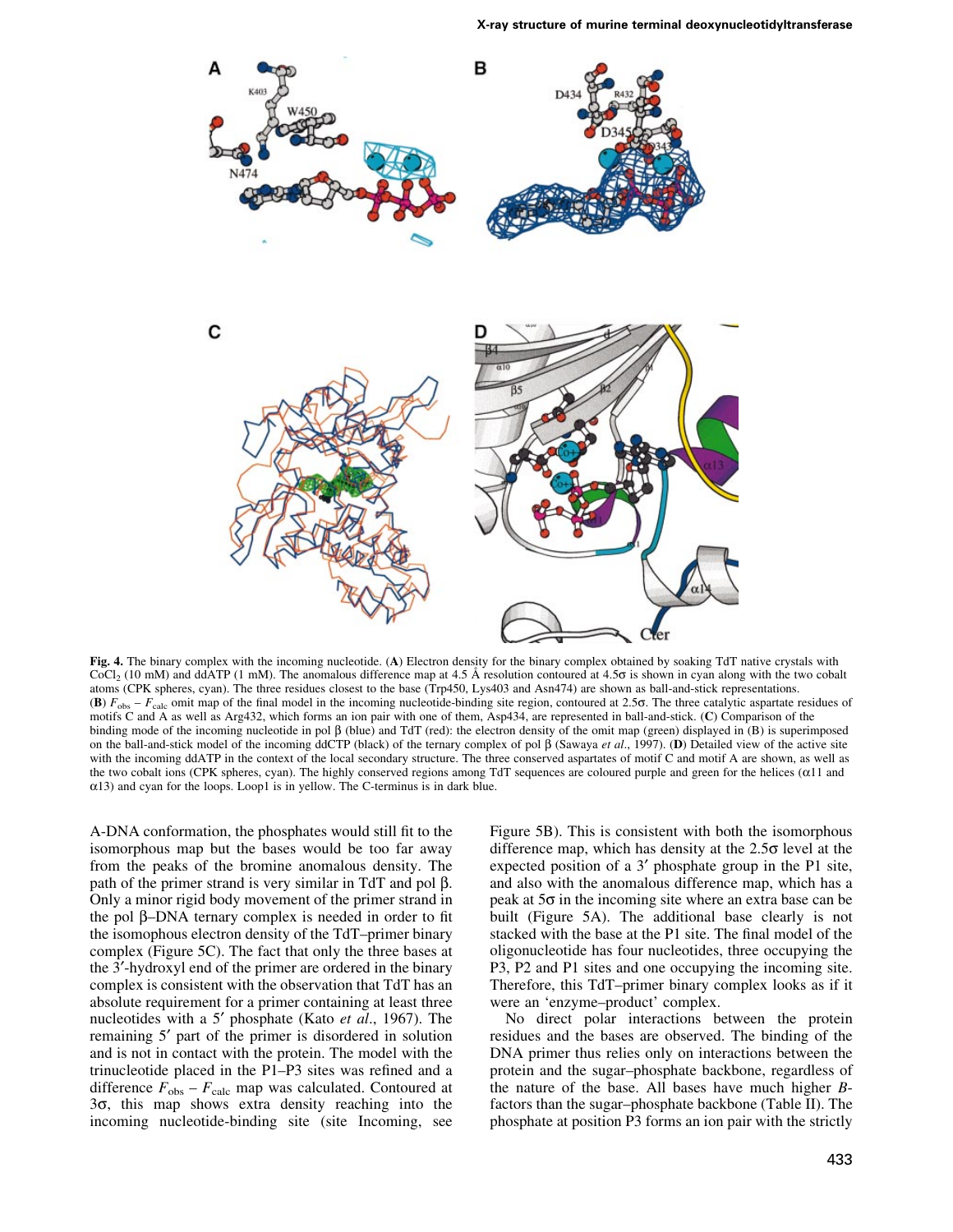

Fig. 5. The binary complex with the primer strand. (A) Isomorphous density map at 3.0 Å resolution contoured at 4.06 (magenta), showing density for the three phosphates of sites P1, P2 and P3. The final oligonucleotide model occupying these three sites is drawn as a ball-and-stick representation. The anomalous electron density coming from the anomalous signal of the bromine atoms is in green (4.0 $\sigma$ ). (B)  $F_{\text{obs}} - F_{\text{calc}}$  omit electron density map in the primer-binding site region (2.5s). The last base in the Incoming binding site is not stacked with the preceding base. (C) Comparison of the binding mode of the primer strand in pol  $\beta$  (blue) and in TdT (red): the isomorphous Fourier difference map of the TdT binary complex (magenta) is superimposed to the primer strand of the ternary complex of pol  $\beta$  (black) (Sawaya *et al.*, 1997), showing that the phosphates are located in almost the same place in the two proteins. (D) Detailed view of the stabilization of the primer phosphate at site P2, through the Na+ ion (yellow CPK sphere) located at the corner of the HhH motif, exactly as in the closed pol  $\beta$  structure (Pelletier et al., 1996). The electron density of the phosphate, calculated as in (a), is in magenta. Drawn with Bobscript (Esnouf, 1999).

conserved Lys261 in the second HhH motif. It is located at the bottom of helix  $\alpha$ 6, whose macrodipole is well suited to neutralize this phosphate's negative charge. The phosphate at position P1 is close to Arg432, a residue also involved in an ion pair with the catalytic Asp434. The phosphate at position P2 interacts with the Na+ ion of the second HhH motif (Figure 5D), as described for the pol  $\beta$ closed ternary complex (Sawaya et al., 1997) and for several DNA-binding proteins (Doherty et al., 1996).

#### Model for the ternary complex

The TdT active site contains the three conserved acidic residues that are conserved in all polymerases (Delarue et al., 1990). These residues are superimposable on the three catalytic residues of pol  $\beta$ . The analysis of the ddATP-C-TdT binary complex shows two divalent cations within the active site, in the position expected from the superimposed pol  $\beta$  ternary complex (Figure 4). These data suggest that the catalysis of nucleotide polymerization by TdT proceeds via the two metal ion mechanism (Steitz and Steitz, 1993) shown to be valid for all structurally known DNA polymerases. However, the limited resolution of the crystallographic data  $(3.0 \text{ Å})$ prevents us from discussing the nucleotidyl transfer mechanism in atomic detail.

Using the binary complexes structures described above (Figure 6), a model can be built for the ternary complex. The 3' oxygen atom in the P1 site is at 3.6 Å from the  $\alpha$ phosphate of the incoming dNTP in the superimposed experimental structures of the two binary complexes of C-TdT. Therefore, some rearrangement must occur in the ternary complex, as compared with the binary complex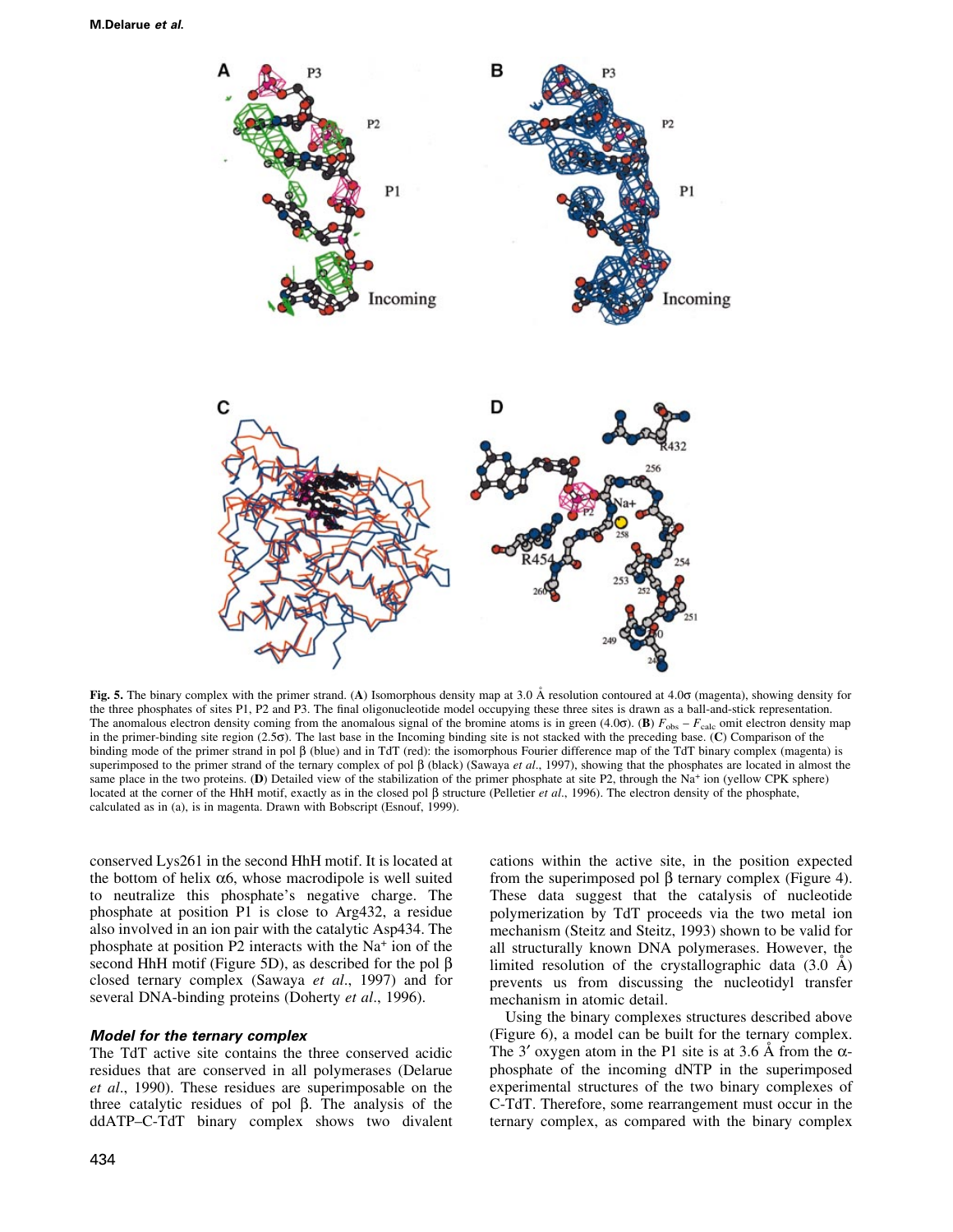

Fig. 6. Incoming nucleotide and primer strand in the context of the molecular surface of C-TdT (drawn with Grasp; Nicholls et al., 1991). Exposed aspartate and glutamate residues are in red, while exposed arginine and lysine residue are in blue. (A) View down the oligonucleotide axis, with the incoming nucleotide in place. (B) View from the side with the final oligonucleotide model. The cavity through which the dNTP diffuses to reach the catalytic site is visible at the back.

with the incoming ddATP. A small movement is sufficient to superpose the ddATP molecule to the last base of the `enzyme±product' complex. In the protein, Asn474 of the conserved DNH motif, Trp450 and Lys403 are likely to undergo side chain rearrangements in this process. Due to simple steric effects, mutating Asn474 to Gln474 should have a definite effect on the incorporation of purines but less so in the case of pyrimidines.

Based on comparative kinetics studies in the presence of various divalent ions, it has been proposed that a noncatalytic cation could be involved in the interactions between TdT and its substrates (Deibel and Coleman, 1980; Chang and Bollum, 1990). Interestingly, the recent structure reported for  $poly(A)$  polymerase, an enzyme which, like TdT, is template independent but shows extreme selectivity for ATP, revealed an unexpected third  $Mn^{2+}$  ion bound to the N7 of an incoming 3' dATP. This interaction was proposed to play a role in the nucleotide substrate specificity of the enzyme (Martin *et al.*, 2000). Although there is no  $Co^{2+}$  ion close to the N7 of adenine in the crystal structure of the ddATP-TdT binary complex, an additional cation could be brought in during the assembly of the ternary complex to establish a bridge between the base at the 3'-hydroxyl end of the primer strand and the incoming base. Based on the TdT structures reported here, the strictly conserved His400 could participate, through a simple Chi-1 rotation, in the coordination of such an additional cation located between the 3¢ base of the primer strand and the incoming base. His475 is another possibility. The other ligands of this cation would be N7 of purines or N3 of pyrimidines, as seen in several metal-nucleotide crystal structures (Swaminathan and Sundaralingam, 1979) and RNA structures (Cate and Doudna, 1996). In accordance with in vitro experiments showing that micromolar amounts of  $\text{Zn}^{2+}$  added to  $\text{Mg}^{2+}$ increase the efficiency of both purine and pyrimidine incorporation and that  $Co^{2+}$  is better than  $Mg^{2+} + Zn^{2+}$  for pyrimidine incorporation (Chang and Bollum, 1990), at this bridging position  $Zn^{2+}$  would be best suited for purine-purine interactions and  $Co<sup>2+</sup>$  for pyrimidinepyrimidine interactions.

#### The case of loop1

Loop1 is a  $16$  residue loop (amino acids  $384-399$ ) which adopts a lariat-like conformation (Figure 1B). It is absent in pol  $\beta$ . Loop1 is stabilized by at least three different interactions, which all involve strictly conserved residues. First, the beginning and end points of the loop are tied by a hydrogen bond between the hydroxyl group of Thr384 and the carbonyl atom of Asp399. Secondly, a direct hydrogen bond connects the side chain of His475 and the carbonyl atom of Lys394 of loop1. Thirdly, a water molecule bridges the hydroxyl group of Ser392 and the side chain of Asp473 (Figure 7A). The DNH motif (amino acids 473-475; black circles in Figure 2), which participates in the stabilization of loop1, is in close contact with helix  $\alpha$ 13 at the interface between the central and the C-terminal domains, very close to Trp450 in the nucleotide-binding site (Figure 1B).

Examination of a model template-primer duplex in the context of the C-TdT molecular surface, in a conformation inferred from the superimposed pol  $\beta$  ternary complex (Sawaya et al., 1997), shows that the accommodation of the template strand would be severely hindered by the presence of loop1 (Figure 7C). In order to enter the active site, the last three or four base pairs of the DNA duplex would have to melt. The energetic cost for disrupting the Watson-Crick hydrogen bonds  $(-10 \text{ kcal/mol})$  could be compensated by the direct interaction of the primer strand with the protein. The fact that TdT does not use 3'hydroxyl groups efficiently when they are recessed within partially double-stranded DNA or at the end of blunt DNA (Bollum, 1974) is consistent with such a scenario.

By rotating loop1 around an axis that runs parallel to strands  $\beta$ 3 and  $\beta$ 4, an alternative conformation of this loop can be modelled, which would make room for the template–primer (Figure 7B). Considering the path that the template-primer would thus take, the following observations can be made: there is a stretch of conserved residues D(H/C)FQKCF (amino acids 399-405) in strand  $\beta$ 4 just after loop1 (Figure 2), which could interact with the region of the template strand annealed to the primer. Furthermore, the molecular surface of TdT below loop1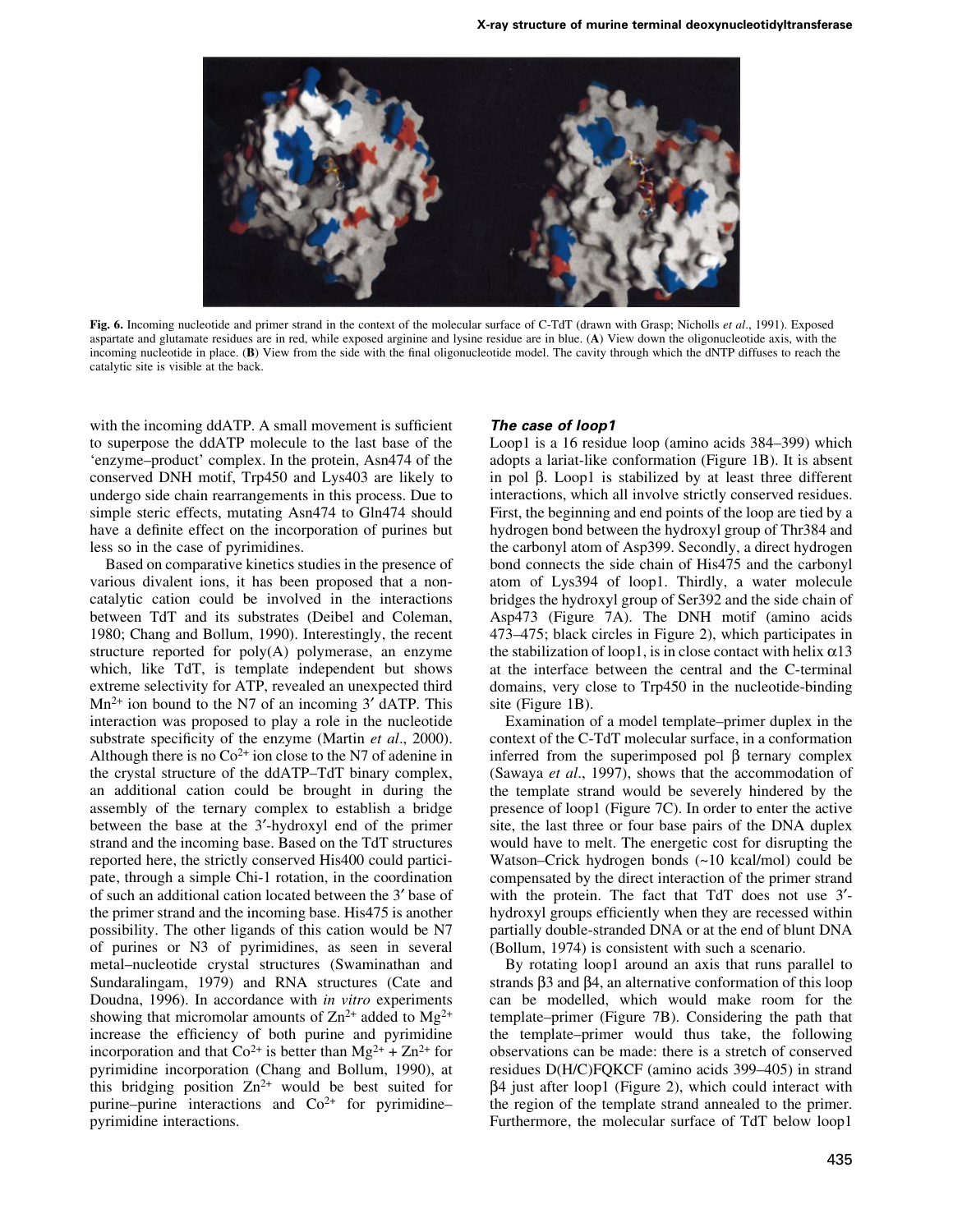

C





Fig. 7. Loop1. (A) Stabilization of loop1 through a central water molecule connecting Asp473 of the  $\beta$ -turn- $\beta$  region of the C-terminal domain with Ser392 of loop1. The direct interaction of the side chain of His475 of the DNH motif with the carbonyl atom of Lys394 of loop1 is also shown. (B) Comparison of C-TdT and pol  $\beta$  in the vicinity of loop1. Loop1 is shown as a  $C_{\alpha}$  trace (magenta) with its characteristic lariat-like structure. The underlying  $\beta$ -sheet of the C-terminal domain is also shown (magenta), superimposed with the same domain of the closed form of pol  $\beta$  (green). The five-residue insertion of pol  $\beta$  compared with TdT observed in this region is thus made visible. There is a deletion in TdT just before helix  $\alpha$ 12, as compared with pol  $\beta$ , making room for an alternative conformation of loop1 (cyan). (C) Molecular surface of TdT drawn with Grasp (Nicholls et al., 1991) together with the putative model of a primer-template duplex, derived from the human pol  $\beta$  ternary complex (Sawaya et al., 1997). The primer strand is coloured according to the chemical nature of its atoms, while the template strand is in dark blue. The exposed surface due to residues from loop1 is in magenta. It is clear from this view that the duplex part of the template strand cannot be accommodated by TdT.

displays a good complementarity to the single-stranded part of the template–primer. This region contains three strictly conserved positively charged residues, at positions 458, 461 and 480, which could bind phosphate ions. It is curious that all these residues have been conserved throughout evolution, without any apparent evolutionary advantage. One possibility is that they might become accessible and interact with a template strand in vivo through a displacement of loop1 triggered by interactions with accessory proteins. Whether or not this would allow TdT to accommodate double-stranded DNA and possibly replicate DNA requires further experimental investigation.

Interestingly, we note that the other template-independent polymerase, poly(A) polymerase, also a member of the NT family, is devoided of loop1.

# Comparison of TdT with polymerase  $\mu$

A novel DNA polymerase called pol  $\mu$  has been discovered recently in humans (Dominguez et al., 2000) and mice (Aoufouchi et al., 2000). According to the authors, human pol  $\mu$  exhibits terminal deoxynucleotidyltransferase activity preferentially on template–primer substrates and is able to copy a template DNA strand, albeit with very low accuracy. The pol  $\mu$  and TdT sequences analysed pairwise display between 42.5 and 46.5% overall identity (Figure 2), implying that their three-dimensioanl structures are very similar (Chothia and Lesk, 1986). Given that the structural features involved in the sealing of C-TdT in a closed form are conserved in pol  $\mu$  (Figure 2), it can be predicted that the pol  $\mu$  core enzyme will also be locked in a closed form and that it has a distributive mode of polymerization. Pol  $\mu$  has an 18 amino acid insertion that corresponds to loop1 in TdT. The molecular interactions accounting for the conformational stabilization of loop1 in the crystal structure of C-TdT involve residues not conserved in pol  $\mu$ . Therefore, it is very unlikely that this loop in pol  $\mu$  will adopt the same conformation as in TdT. Since the sequence of loop1 in  $pol$   $\mu$  is rich in histidine and cysteine residues, it is possible that a zinc ion might participate in the stabilization of an alternative conformation of loop1. Whether a difference in the organization of the loop in TdT and pol  $\mu$  could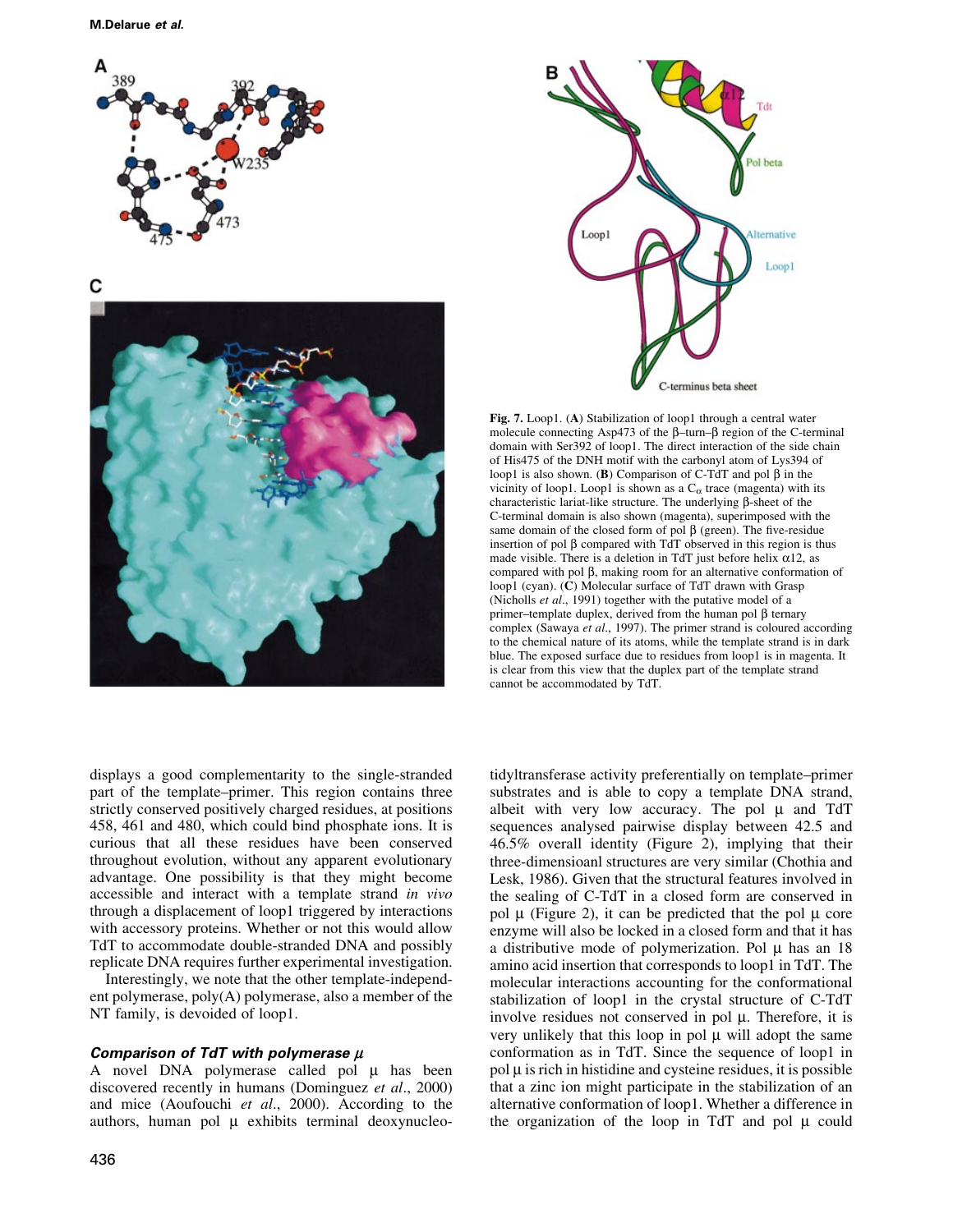account for their nucleic acid substrate preferences (single-stranded versus double-stranded DNA) remains to be addressed experimentally.

# Conclusion

The crystal structure of the unliganded C-TdT was found to be in a closed conformation. Only minor rearrangements occur in the two binary complexes with either a single-stranded DNA or an incoming nucleotide. The presence of two  $Co<sup>2+</sup>$  ions in the catalytic site suggests that the general two metal ion mechanism (Steitz and Steitz, 1993) is also valid for TdT. Interestingly, the three nucleotides at the 3'-hydroxyl end of the primer strand adopt a helical B-DNA conformation. The presence of a long lariat-like loop readily explains why TdT cannot accommodate a template strand. The lack of specificity towards the base being incorporated derives from an absence of specific contacts with the protein. Further structural studies of the ternary complex will be needed to confirm the presence of an additional cation near the last base of the primer and the incoming dNTP.

# Materials and methods

#### Data collection and phasing

Crystals were grown in the conditions recently reported (Sukumar et al., 2000) for C-TdT purified as described in Boulé et al. (1998). All data were processed using DENZO (Otwinowski and Minor, 1997). A number of heavy atoms derivatives were collected, with statistics shown in Table I. The best derivative was obtained with EtHgCl for which anomalous information is also available. The positions of heavy atoms were obtained with HASSP (Terwilliger and Eisenberg, 1987). The MIRAS map was subjected to solvent flattening with an envelope representing 50% of the unit cell, leading to an increase of the figure of merit from  $0.49$  to  $0.72$  at  $3.0 \text{ Å}$  resolution. Heavy atom parameters were then refined against solvent-flattened phases with MLPHARE (CCP4, 1994). The model of pol  $\beta$  was placed in the resulting electron density map using a phased translation function as implemented in AMORE (Navaza and Saludjan, 1997).

#### Model building and refinement

The model was built gradually using O (Jones et al., 1991) or Quanta (Molecular Simulations, Inc.). The refinement was conducted with CNS (Brünger et al., 1998) using standard protocols: bulk solvent corrections and maximum likelihood target at maximum resolution of the data and no intensity cut-off. The model was inspected at each stage of the refinement using  $\sigma$ A-weighed maps, simulated annealing omit maps as well as  $2F_{\rm obs} - F_{\rm calc}$  and  $F_{\rm obs} - F_{\rm calc}$  maps; progress in the model refinement was judged by the decrease in the free  $R$ -factor. The stereochemistry of the final model was checked using Procheck (Laskowski et al., 1993). The final statistics of the refinement are included in Table II.

There are no residues in the disallowed or strictly forbidden regions of the Ramachandran plot. The numbering of the residues follows the sequence deposited in the Swissprot database (tdt\_mouse). However, an insertion occurs between residues 441 and 442, as there is a mistake in the deposited sequence file (N.Doyen, personal communication). The coordinates of the native C-TdT have been deposited in the PDB (1JMS).

#### Binary complexes

The binary complexes were obtained by soaking crystals of the native proteins with either a solution containing 10 mM MgCl<sub>2</sub> and 2 mM of a 9mer oligonucleotide (5-Br-dU<sub>9</sub> purchased from Eurogentec, Belgium) whose purity was checked by mass spectrometry, or a solution containing 1 mM ddATP and 10 mM CoCl2, respectively; this soaking was repeated three times for 24 h, the crystals being transferred into a fresh solution of ligands each time.

The primer strand binary complex was refined with group  $B$ -factors and without the inclusion of water molecules since X-ray data could be used only to 3.0 Å resolution. The final R-factor was 24.1% and the  $R_{\text{free}}$  29.8% for all data was between  $27.0$  and  $3.0$  Å. Residues  $394-397$  from loop1 were not built.

#### X-ray structure of murine terminal deoxynucleotidyltransferase

Special care was needed for the  $Co<sup>2+</sup>$ -ddATP complex. First, the model had to be translated by  $\sim$ 3 Å because of a difference in the c parameter of the unit cell (see Table I); this was determined by AMORE (Navaza and Saludjian, 1997). Rigid body refinement was carried out subsequently using CNS with four rigid bodies per molecule but without producing any noticeable change in the domain orientations and positions. A small number of residues were omitted in loop1 and/or modelled as alanines. Eighteen water molecules were added at the last step of the refinement. The final  $R$ -factor for the binary complex with the incoming nucleotide was 26.3% and the  $R_{\text{free}}$  30.9% for data between 27.0 and 3.0 Å resolution with a cut-off of  $1.0\sigma$ . Coordinates of all atoms of the two binary complexes have been deposited in the PDB (1KDH and 1KEJ).

# Acknowledgements

Thanks are due to the staff of the different beamlines ID14 at the ESRF in Grenoble (France) for help during data collection and generous beamtime allocation. J.L. wishes to thank Louison de Bertolis for his help in various stages of this work. We thank Ph.Dumas, P.Alzari and G.Bentley for useful suggestions on the manuscript. J.B.B. was supported by a CANAM fellowship, N.S. by a Cantarini fellowship, and N.J. by both an ARC and a Cantarini fellowship. This work was supported by Association pour la Recherche contre le Cancer (grant ARC 5470 to M.D.).

### References

- Aoufouchi,S. et al. (2000) Two novel human and mouse DNA polymerases of the polX family. Nucleic Acids Res., 28, 3684-3693.
- Aravind, L. and Koonin, E.V. (1999) DNA polymerase  $\beta$ -like nucleotidyltransferase superfamily: identification of three new families and evolutionary history. Nucleic Acids Res., 27, 1609-1618.
- Bard,J., Zhelovsky,A.M., Helmling,S., Earnest,T.N., Moore,C.L. and Bohm,A. (2000) Structure of yeast poly(A) polymerase alone and in complex with 3'dATP. Science, 289, 1346-1349.
- Beard,W.A. and Wilson,S.H. (1998) Structural insights into DNA polymerase  $\beta$  fidelity: hold it tight if you want it right. *Chem. Biol.*, 5, R7-R13.
- Bentolila,L.A., Fanton d'Andon,M., Tri Nguyen,Q., Martinez,O., Rougeon,F. and Doyen,N. (1995) The two isoforms of mouse terminal deoxynucleotidyl transferase differ in both the ability to add N regions and subcellular localization. EMBO J., 14, 4221-4229.
- Bollum,F.J. (1960) Oligodeoxyribonucleotides primers for calf thymus polymerase. J. Biol. Chem., 235, PC18-PC20.
- Bollum,F.J. (1974) Terminal deoxynucleotidyl transferase. In Boyer,P. (ed.), The Enzymes. Vol. 10. Academic Press, Inc., New York, NY, pp. 145±171.
- Bork,P., Hofmann,K., Bucher,P., Neuwald,A.F., Altschul,S.F. and Koonin,E.V. (1997) A superfamily of conserved domains in DNA damage-responsive cell cycle checkpoint proteins. FASEB J., 11, 68±76.
- Boulé,J.B., Johnson,E., Rougeon,F. and Papanicolaou,C. (1998) Highlevel expression of murine terminal deoxynucleotidyltransferase in E.coli grown at low temperature and overexpressing argU tRNA. Mol. Biotechnol., 10, 199-208.
- Boulé,J.B., Rougeon,F. and Papanicolaou,C. (2000) Comparison of the two murine isoforms of terminal deoxynucleotidyltransferase. A 20 amino acids insertion in the highly conserved carboxy-terminal region modifies thermostability but not catalytic activity. J. Biol. Chem., 275, 28984±28988.
- Boulé,J.B., Rougeon,F. and Papanicolaou C. (2001) Terminal deoxynucleotidyl transferase indiscriminately incorporates deoxynucleotidyl ribonucleotides and deoxyribonucleotides. J. Biol. Chem., 276, 31388±31393.
- Brünger,A.T. et al. (1998) Crystallography and NMR system: a new software suite for macromolecular structure determination. Acta Crystallogr. D, 54, 905-921.
- Callebaut,I. and Mornon,J.P. (1997) From BCRA1 to RAP1: a widespread BCRT module closely associated with DNA repair. FEBS Lett., 400, 25-30.
- Cate,J.H. and Doudna,J.A. (1996) Metal-binding sites in the major groove of a large ribozyme domain. Structure, 4, 1221-1229.
- CCP4(1994) The CCP4 suite: programs for protein crystallography. Acta Crystallogr. D, 50, 760-763.
- Chang,L.M.S. and Bollum,F. (1990) Multiple roles of divalent cations in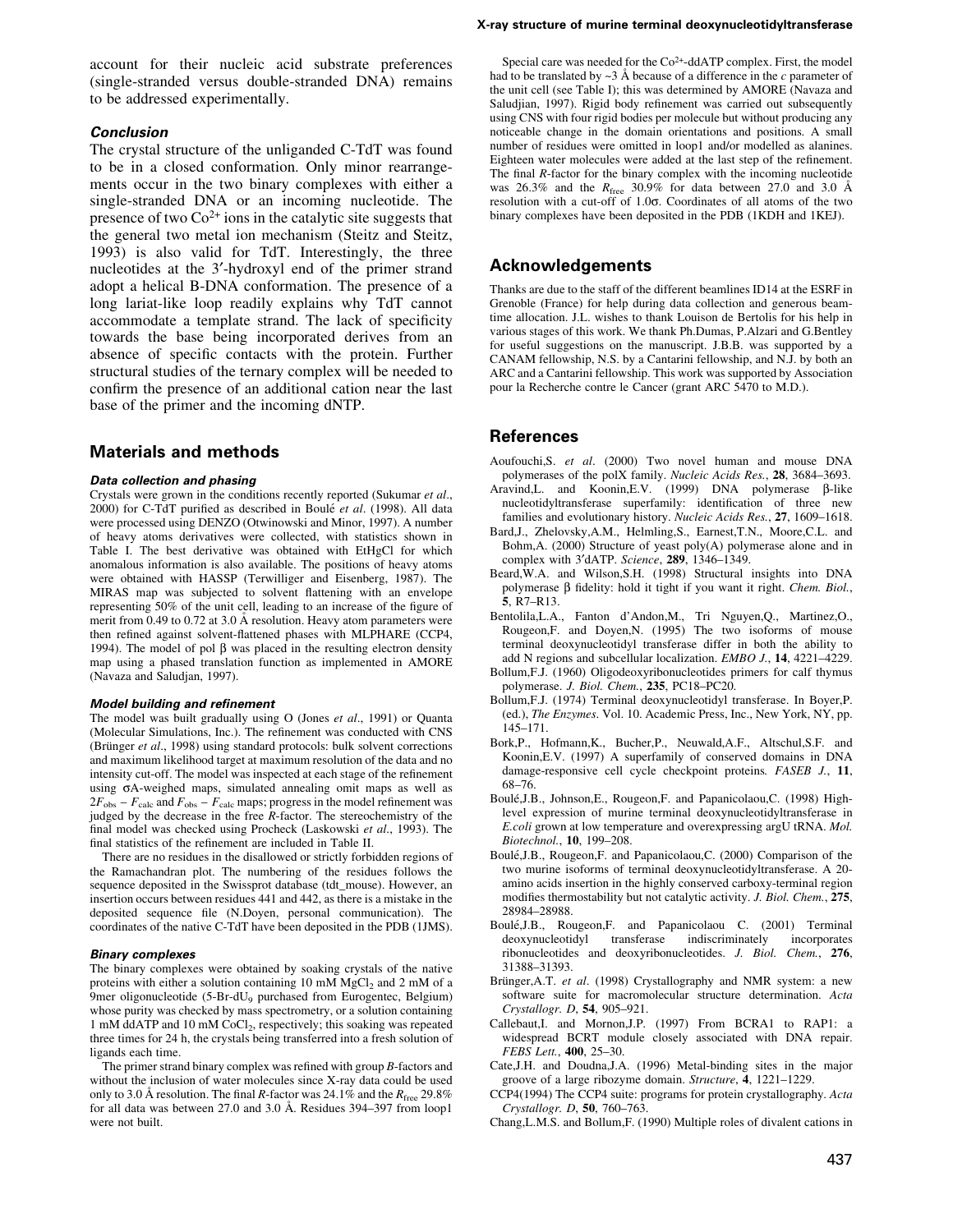terminal deoxynucleotidyltransferase reaction. J. Biol. Chem., 265, 17436±17440.

Chothia,C. and Lesk,A.M. (1986) The relation between the divergence of sequence and structure in proteins. EMBO J., 5, 823-826.

- Davis,J.F.,2nd, Almassy,R.J., Hostomska,Z., Ferre,R.A. and Hostomsky, Z.  $(1994)$  2.3 Å crystal structure of the catalytic domain of DNA polymerase  $\beta$ . *Cell*, **76**, 1123–1133.
- Deibel,M.R. and Coleman,M.S. (1980) Biochemical properties of purified human terminal deoxynucleotidyltransferase. J. Biol. Chem., 255, 4206-4212.
- Delarue,M., Poch,O., Tordo,N., Moras,D. and Argos,P. (1990) An attempt to unify the structures of polymerases. Protein Eng., 3,  $461 - 467$ .
- Doherty,A.J., Serpell,L.C. and Ponting,C.F. (1996) The helix-hairpin-helix DNA binding motif: a structural basis for nonsequence-specific recognition of DNA. Nucleic Acids Res., 24, 2488±2497.
- Dominguez,O., Ruiz,J.F., Lain de Lera,T., Garcia-Diaz,M., Gonzalez,M.A., Kirchhoff,T., Martinez-A,C., Bernad,A. and Blanco, L.  $(2000)$  DNA polymerase  $\mu$ , homologous to TdT, could act as a DNA mutator in eukaryotic cells. EMBO J., 19, 1731-1742.
- Doublié,S., Tabor,S., Long,A.M., Richardson,C.C. and Ellenberger,T. (1998) Crystal structure of a bacteriophage T7 DNA replication complex at 2.2 Å resolution. Nature,  $391$ ,  $251-258$ .
- Doublié,S., Sawaya,M.R. and Ellenberger,T. (1999) An open and closed case for all polymerases. Structure Fold Design, 7, R31-R35.
- Esnouf,R. (1999) Extension of the program Molscript to display electron density maps. Acta Crystallogr. D, 55, 938-940.
- Garcia-Diaz, M. et al. (2000) DNA polymerase  $\lambda$  (Pol  $\lambda$ ), a novel eukaryotic DNA polymerase with a potential role in meiosis. J. Mol. Biol., 301, 851-867.
- Gilfillan, S., Dierich, A., Lemeur, M., Benoist, C. and Mathis, D. (1993) Mice lacking TdT: mature animals with an immature lymphocyte repertoire. Science, 261, 1175-1178.
- Gouet,P., Courcelle,E., Stuart,D. and Metoz,F. (1999) ESPript: multiple sequence alignments in Postscript. Bioinformatics, 15, 305-308.
- Holm, L. and Sander, C. (1995) DNA polymerase  $\beta$  belongs to an ancient nucleotidyltransferase superfamily. Trends Biochem. Sci., 20, 345±347.
- Ito,J. and Braithwaite,D.K. (1991) Compilation and alignment of DNA polymerase sequences. Nucleic Acids Res., 19, 4045-4057.

Jones,T.A., Zou,J.Y., Cowan,S.W. and Kjelgaard,M. (1991) Improved methods for building protein models in electron density maps and the location of errors in these models. Acta Crystallogr. A, 47, 110–119.

Kallenbach,S., Goodhardt,M. and Rougeon,F. (1990) A rapid test for V(D)J recombinase activity. Nucleic Acids Res., 18, 6730-6737.

- Kato,K., Goncalves,J.M., Houts,G.E. and Bollum,F.J. (1967) Deoxynucleotide-polymerizing enzymes of calf thymus gland. II. Properties of the terminal deoxynucleotidyltransferase. J. Biol. Chem., 242, 2780±2787.
- Komori,T., Okada,A., Stewart,V. and Alt,F.W. (1993) Lack of N regions in antigen receptor variable region genes of TdT-deficient lymphocytes. Science, 261, 1171-1175.
- Kraulis,P.J. (1991) MOLSCRIPT: a program to produce both detailed and schematic plots of protein structures. J. Appl. Crystallogr., 24, 946±950.
- Krayevsky,A.A., Victorova,L.S., Arzumanov,A.A. and Jasko,M.V. (2000) Terminal deoxynucleotidyl transferase. Catalysis of DNA (oligodeoxynucleotide) phosphorylation. Pharmacol. Ther., 85, 165±173.
- Laskowski,R.A., McArthur,M.W., Moss,D.S. and Thornton,J.M. (1993) PROCHECK, a program to assess the validity of crystallographic models. J. Appl. Crystallogr., 26, 283-291.
- Lewis,S.M. (1994) The mechanism of V(D)J joining: lessons from molecular, immunological and comparative analyses. Adv. Immunol., 56,  $27-150$ .
- Li,Y., Korolev,S. and Waksman,G. (1998) Crystal structure of open and closed forms of binary and ternary complex of the large fragment of T.aquaticus DNA polymerase I: structural basis for nucleotide incorporation. *EMBO J.*, **17**, 7514-7525.
- Mahajan,K.N., Gangi-Peterson,L., Sorscher,D.H., Wang,J., Gathy,K.N., Mahajan,N.P., Reeves,W.H. and Mitchell,B.S. (1999) Association of terminal deoxynucleotidyl transferase with Ku. Proc. Natl Acad. Sci. USA, 96, 13926-13931.
- Martin,G. and Keller,W. (1996) Mutational analysis of mammalian poly(A) polymerase identifies a region for primer binding and

catalytic domain, homologous to the family X polymerases and to other nucleotidyltransferases. EMBO J., 15, 2593-2603.

- Martin, G., Keller, W. and Doublié, S. (2000) Crystal structure of mammalian poly(A) polymerases in complex with an analog of ATP. EMBO J., 19, 4193-4203.
- Matsumoto,Y., Kim,K., Katz,D.S. and Feng,J.A. (1998) Catalytic center of DNA polymerase  $\beta$  for excision of deoxyribose phosphate groups. Biochemistry, 37, 6456-6464.
- Navaza,J. and Saludjian,P. (1997) Amore: a molecular replacement package. Methods Enzymol., 276, 581-593.
- Nicholls,A., Sharp,K. and Honig,B. (1991) Protein folding and association: insights from the interfacial and thermodynamics properties of hydrocarbons. Proteins, 11, 281-291.
- Ollis,D., Brick,P., Hamlin,R., Xuong,N.G. and Steitz,T.A. (1985) Structure of the large fragment of E.coli DNA polymerase I complexed with TMP. Nature, 313, 762-766.
- Otwinowski,Z. and Minor,W. (1997) Processing of X-ray diffraction data collected in oscillation mode. Methods Enzymol., 276, 307±326.
- Pedersen,L.C., Benning,M.M. and Holden,H.M. (1995) Structural investigation of the antibiotic and ATP binding sites in kanamycin nucleotidyltransferase. Biochemistry, 34, 13305-13311.
- Pelletier,H. and Sawaya,M.R. (1996) Metal ion binding to the helix-hairpin-helix motif in human DNA polymerase  $\beta$  by X-ray structural analysis. Biochemistry, 35, 12778-12787.
- Pelletier,H., Sawaya,M.R., Kumar,A., Wilson,S.H. and Kraut,J. (1994) Structures of of ternary complexes of rat DNA polymerase  $\beta$ , a DNA template-primer and ddCTP. Science, 264, 1891-1903.
- Pelletier,H., Sawaya,M.R., Wolfe,W., Wilson,S.H. and Kraut,J. (1996a) Crystal structure of human DNA polymerase  $\beta$  complexed with DNA: implications for the catalytic mechanism. Biochemistry, 35, 12742±12761.
- Pelletier,H., Sawaya,M.R., Wolfe,W., Wilson,S.H. and Kraut,J. (1996b) Structural basis for metal ion mutagenicity and nucleotide selectivity in human DNA polymerase  $\beta$ . *Biochemistry*, 35, 12762-12777.
- Peterson,R.C., Cheung,L.C., Mattaliano,R.J., White,S.T., Chang,L.M. and Bollum,F.J. (1985) Expression of human terminal deoxynucleotidyl transferase in Escherichia coli. J. Biol. Chem., 260, 10495±10502.
- Roychoudhury,R. (1972) Enzymatic synthesis of polynucleotides. Oligodeoxynucleotides with one 3¢-terminal ribonucleotide as primers for polydeoxynucleotide synthesis. J. Biol. Chem., 247, 3910±3917.
- Sakon,J., Liao,H.H., Kanikula,A.M., Benning,M.M., Rayment,I. and Holden,H.M. (1993) Molecular structure of kanamycin nucleotidyltransferase determined to 3.0-Å resolution. Biochemistry, 32, 11977-11984.
- Sawaya,M.R., Pelletier,H., Kumar,A., Wilson,S.H. and Kraut,J. (1994) Crystal structure of rat DNA polymerase  $\beta$ : evidence for a common polymerase mechanism. Science, 264, 1930-1935.
- Sawaya,M.R., Prasad,R., Wilson,S.H., Kraut,J. and Pelletier,H. (1997) Crystal structures of DNA polymerase  $\beta$  complexed with gapped and nicked DNA: evidence for an induced fit mechanism. Biochemistry, 36, 11205±11215.
- Semizarov,D.G., Arzumanov,A.A., Dyatkina,N.B., Meyer,A., Vichier-Guerre,S., Gosselin,G., Rayner,B., Imbach,J.L. and Krayevsky,A.A. (1997) Stereoisomers of deoxynucleoside 5¢-triphosphates as substrates for template-dependent and -independent DNA polymerases. *J. Biol. Chem.*, 272, 9556-9560.
- Steitz,T.A. and Steitz,J.A. (1993) A general two-metal-ion mechanism for catalytic RNA. Proc. Natl Acad. Sci. USA, 90, 6498-6502.
- Sukumar,N., Boulé,J.B., Expert-Bezançon,N., Jourdan,N., Lescar,J., Rougeon,F., Papanicolaou,C. and Delarue,M. (2000) Crystallization of the catalytic domain of murine terminal desoxynucleotidyl transferase. Acta Crystallogr. D, 56, 1662-1664.
- Swaminathan,V. and Sundaralingam,M. (1979) The crystal structures of metal complexes of nucleic acids and their constituents. CRC Crit. Rev. Biochem., 6, 245-336.
- Terwilliger,T. and Eisenberg,D. (1987) Heavy atom systematic search program. Acta Crystallogr. A, 43, 6-13.
- Wang,J., Sattar,A.K.M.A., Wang,C.C., Karam,J.D., Konigsberg,W.H. and Steitz, T.A. (1997) Crystal structure of a pol  $\alpha$  family replication DNA polymerase from bacteriophage RB69. Cell, 89, 1087±1099.
- Yang,B., Gathy,K.N. and Coleman,M.S. (1994) Mutational analysis of residues in the nucleotide binding domain of terminal deoxynucleotidyltransferase. J. Biol. Chem., 269, 11859-11868.